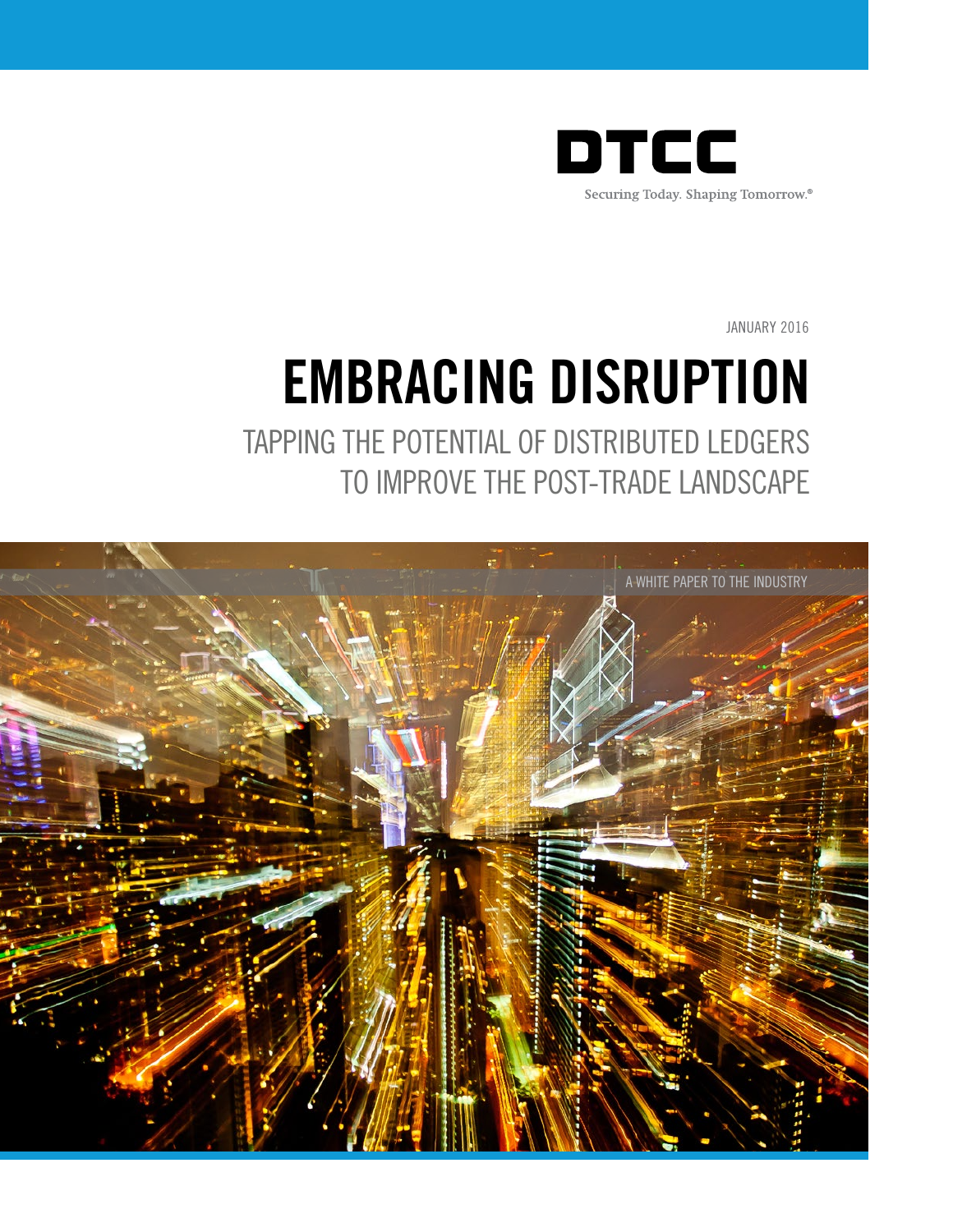## TABLE OF CONTENTS

| Introduction 1                                                              |  |
|-----------------------------------------------------------------------------|--|
|                                                                             |  |
|                                                                             |  |
|                                                                             |  |
|                                                                             |  |
|                                                                             |  |
| Building Blocks for Leveraging Distributed Ledgers in Financial Services 10 |  |
|                                                                             |  |
|                                                                             |  |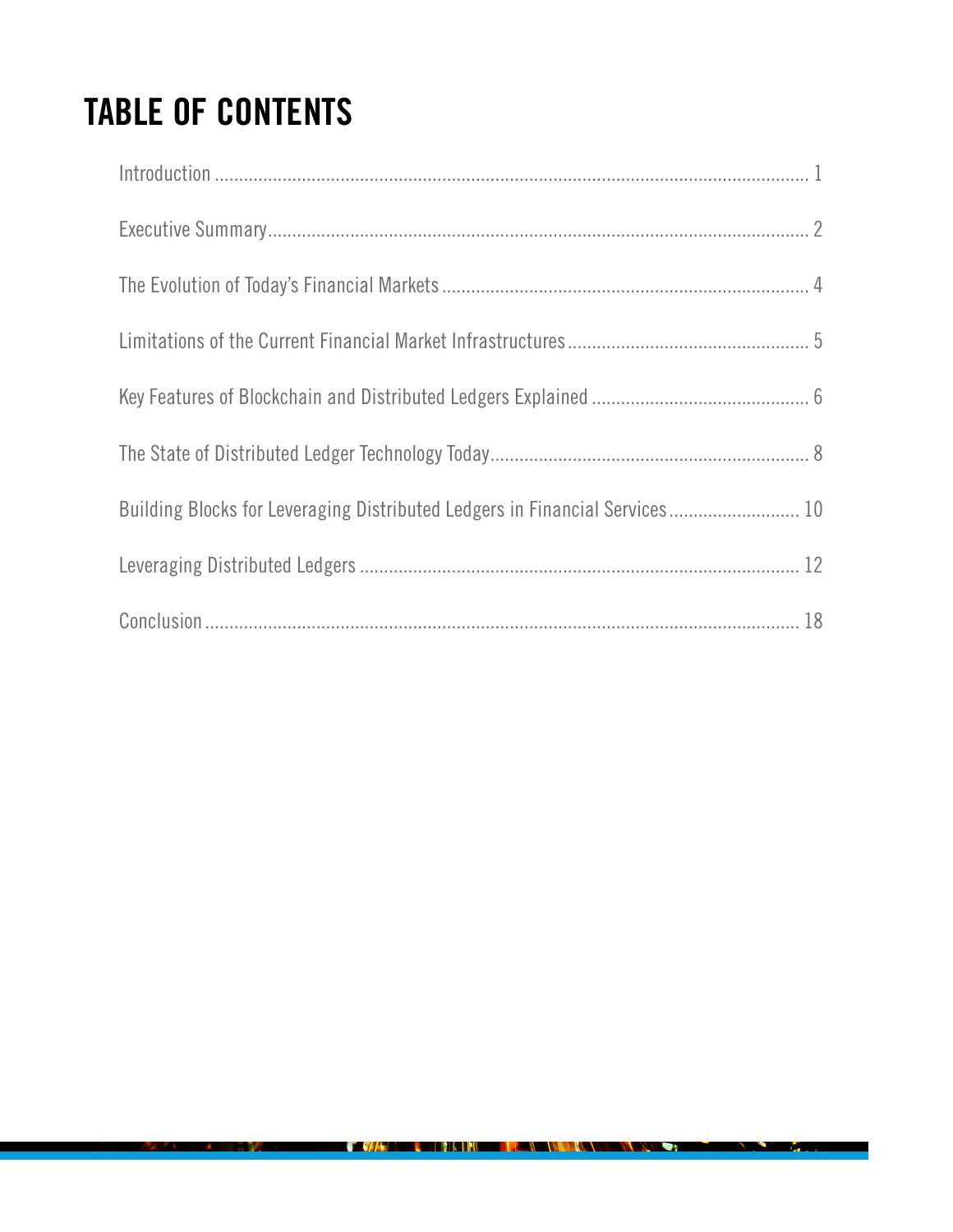### <span id="page-2-0"></span>INTRODUCTION

*DTCC is an industry-owned and governed financial market utility with more than 40 years of experience mitigating risk and driving operations and cost efficiencies for the financial industry. We believe that realizing the promise of distributed ledgers lies in aligning the technology with these core principles to leverage new opportunities and simplify or replace legacy systems.*

The emergence of the Bitcoin payment network<sup>1</sup> and its associated ecosystem of blockchains, sidechains and altchains have been described as a generational disruptive force in the financial services industry. While some of the concepts of distributed electronic currencies have existed since at least the 1990s<sup>2</sup>, the implementation of Bitcoin and the white paper that described it were the watershed moment in use, adoption and popularization of a decentralized crypto-currency. While Bitcoin as a payment mechanism is being discussed and researched in many other forums, the Bitcoin technology platform, commonly referred to as the blockchain or distributed ledger, is considered in this paper for application to post-trade processing and other functions that are managed by financial market infrastructures.

The premise of the Bitcoin platform – a decentralized, trustless, replicated ledger of transactions – is the virtual opposite of the centralized, trusted, guarded, model of modern securities processing, which has long relied upon DTCC, among others, as a central authority. The trust model, along with the economies of scale of centralizing common back-office processes and the strict controls and regulatory oversight of DTCC, has ensured the safety and soundness of securities trade processing through periods of extreme volumes and systemic market shocks. It has also created the most cost efficient post-trade processing infrastructure in the world.

DTCC has a long history of driving innovation to strengthen the post-trade process. In this same spirit, DTCC embraces the potential application of distributed ledger technologies across a range of processing to further lower risk and costs for the industry. The purpose of this paper is to cut through the hype and provide DTCC's insights on opportunities for leveraging distributed ledger technologies to improve existing business models and legacy systems. As always, the core DTCC mission of protecting the markets infers that safety, soundness, integrity, resiliency and reliability, and the trust that DTCC has earned across more than 40 years of uninterrupted service to the global markets, will be a central element of those thoughts.

<sup>1</sup> Bitcoin: A Peer to Peer Electronic Cash System <https://bitcoin.org/bitcoin.pdf>

<sup>2</sup> E.g., ecash proposed by D. Chaum 1983, hashcash proposed by A. Back, E-Gold launched in 1996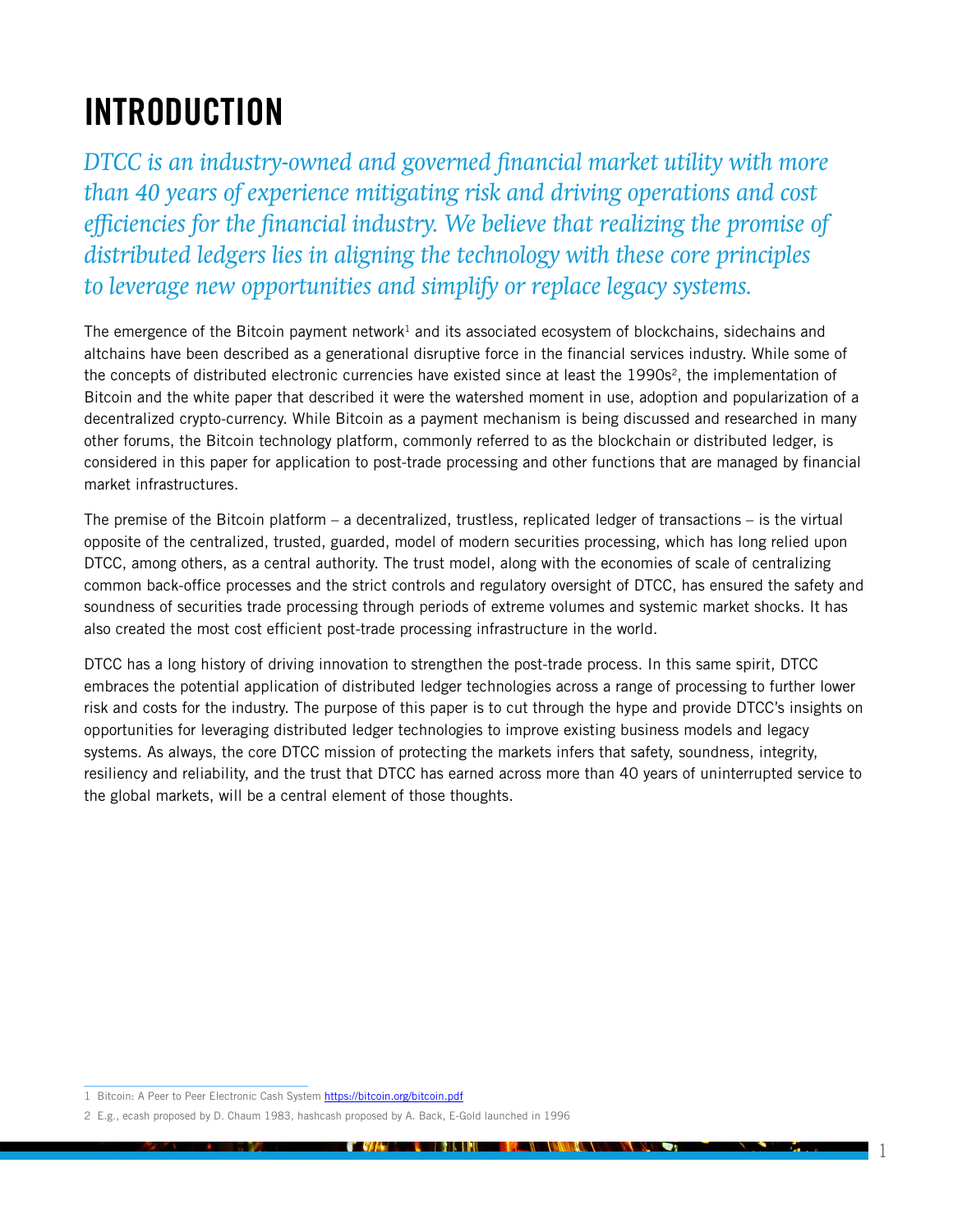### <span id="page-3-0"></span>EXECUTIVE SUMMARY

Today's global financial markets are underpinned by a complex network of internal systems and service providers that support the processing of hundreds of millions of financial transactions each day. This amalgamation of internal and external systems may appear disorderly, but as a result of painstaking efforts over the years, they have been integrated to enable the seamless and efficient flow of assets, information and data across markets and regions. While the current system was not created through intentional architecture and design, it provides the necessary stability, reliability and certainty that ensure global markets are efficient, transparent and cost effective.

DTCC believes that distributed ledger technologies have the potential to address certain limitations of the current post-trade process by modernizing, streamlining and simplifying the siloed design of the financial industry infrastructure with a shared fabric of common information. There are several key features that make this technology a potentially attractive option to improve existing processes, including the fact that standard rules exist for securities transaction validation and replication; immutable linkage to transaction history and auditability.

While distributed ledger technology has captured the imagination of the industry, key challenges with the platform will need to be overcome before it can be widely adopted or considered enterprise-ready. In addition, the industry itself needs to determine whether using the platform is more cost effective than improving existing technology and whether it can overcome its inherent scale and performance challenges. Furthermore, there needs to be industry-wide discussion, including regulatory and policymaker engagement, and consensus on developing requirements and determining whether trusted third parties are best positioned to develop them.

The industry hype and research into this new platform has been unprecedented but also generally uncoordinated up to this point. As a result, the industry is at risk of repeating the past and creating countless new siloed solutions based on different standards and with significant reconciliation challenges – essentially a new system with the same challenges we face today. To avoid this, the industry should engage in a collaborative rearchitecture of core processes and practices to ensure standardization. DTCC believes it is best positioned to support and coordinate the evaluation and standardization of the distributed ledger platform, help address industry challenges and determine whether it is a better solution than existing technology. In addition, as an industry-owned and governed financial market utility with more than 40 years of experience mitigating risk and driving operations and cost efficiencies, DTCC is uniquely positioned to perform this role with absolute focus on the best interests of post-trade processing in a manner that serves the industry, regulators and the investing public.

In evaluating opportunities to leverage distributed ledgers to improve upon existing infrastructure, DTCC has identified several areas and processes for further review. Based on its research and analysis, DTCC recommends exploring distributed ledger initiatives in:

- Master data management
- Asset/securities issuance and servicing
- Confirmed asset trades
- Trade/contract validation, recording and matching for the more complex asset types that currently do not have strong, existent solutions
- Netting and clearing
- Collateral management
- Settlement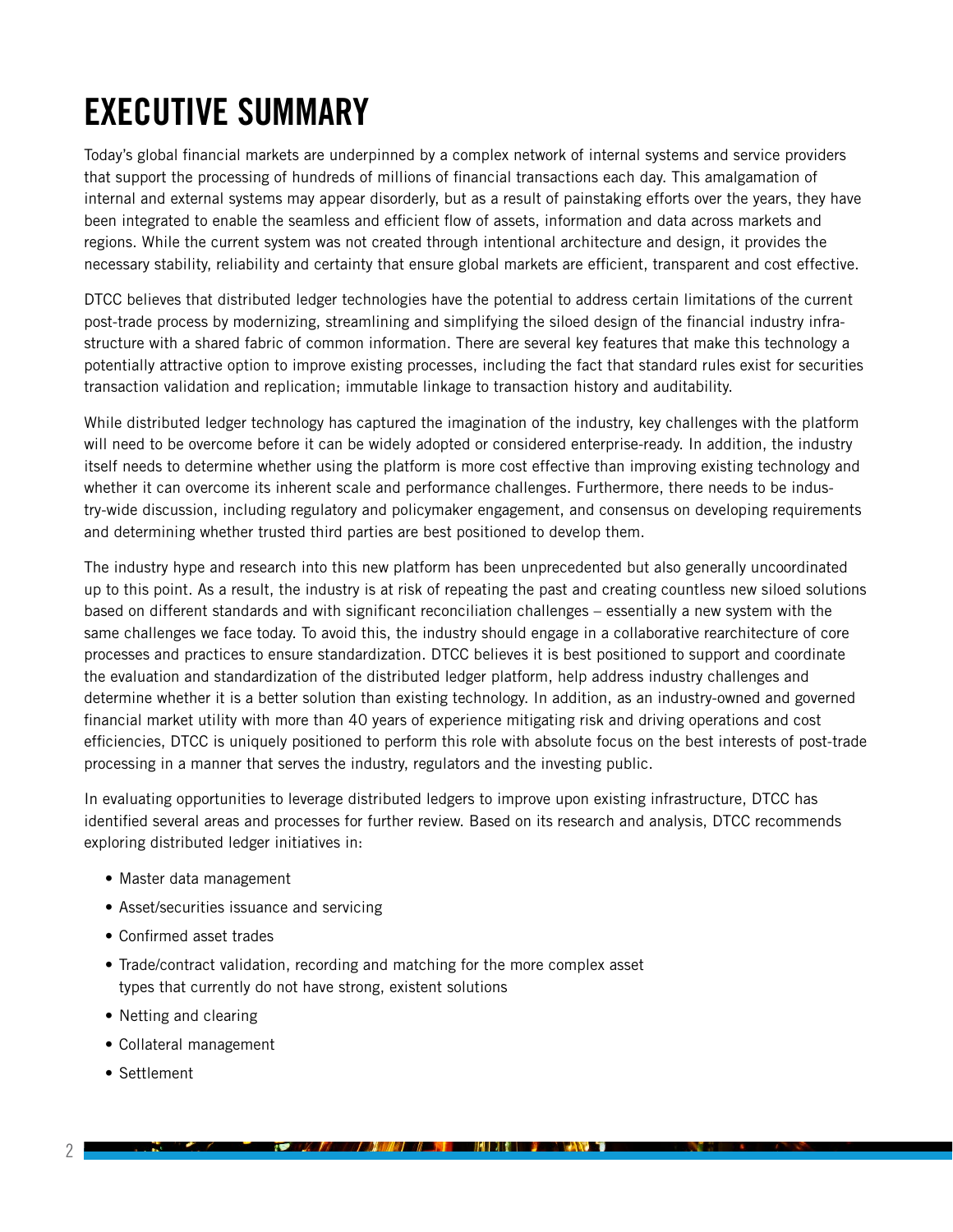Importantly, while there has been a great deal of discussion around implementing real-time settlement using distributed ledger technology, the current U.S. equity market convention of T+3 is based on laws and market structures. Modernizing current practices and laws to enable real-time settlement are not dependent on the use of blockchain technologies.

DTCC strongly believes that the financial services industry has a once-in-a-generation opportunity to reimagine and modernize its infrastructure to address long-standing operational challenges. DTCC has the experience and capabilities to enable the integration of a financial industry distributed ledger ecosystem with the existing financial market infrastructures in a manner that is consistent with its mission and that further lowers risks and costs for all market participants.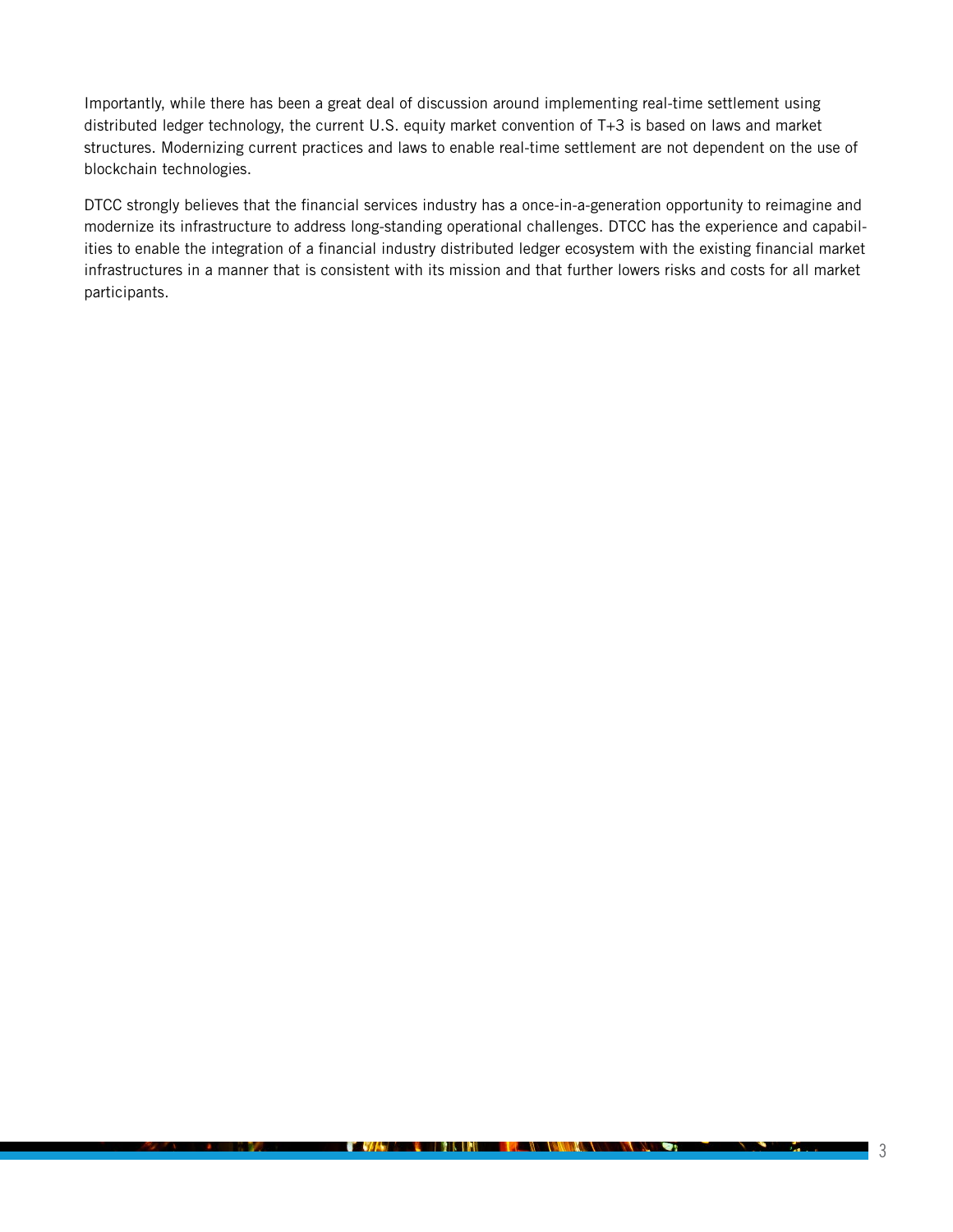## <span id="page-5-0"></span>THE EVOLUTION OF TODAY'S FINANCIAL MARKETS

At its most basic level, trading is simple. An investor exchanges an asset of value and receives payment in return. Peer-to-peer. No intermediaries. And ideally, the exchange takes place at the same time. That is how trading occurred in the early days of the stock exchanges, with the trade agreement and settlement typically completed bilaterally. However, as exchanges matured and became more complex, and as more people accumulated assets and authorized trusted third parties to hold and manage those assets on their behalf, various service providers became trusted to manage the processing. Over time, periodic financial crises, oftentimes spawned from abuse of investor assets by those same trusted service providers, caused investor losses, prompting the addition of governance and utility infrastructures to oversee processing and to mitigate these and other risks. The result is the complex layers of interactions that exist today and is depicted in the image below, which illustrates the currently planned move to shorten the settlement cycle in the U.S. to two business days after a trade is executed, known as T+2.



This picture greatly simplifies the processing that occurs in each firm. In reality, buy-side and broker-dealer institutions have an amalgamation of systems that have been developed over the past 40 years through automation initiatives, regulatory mandates and the proliferation of marketplaces. Today, different internal systems and/or service providers address different aspects of trade order management, post-trade processing, asset account services and data management. Despite multiple layers of orchestrated interactions, reconciliations and workflows, modern global markets are highly efficient, transparent and relatively low cost.

<u> 1947 - John Harry John Harry Barnett, amerikan besteht og den større og den større og den større og den større og den større og den større og den større og den større og den større og den større og den større og den stør</u>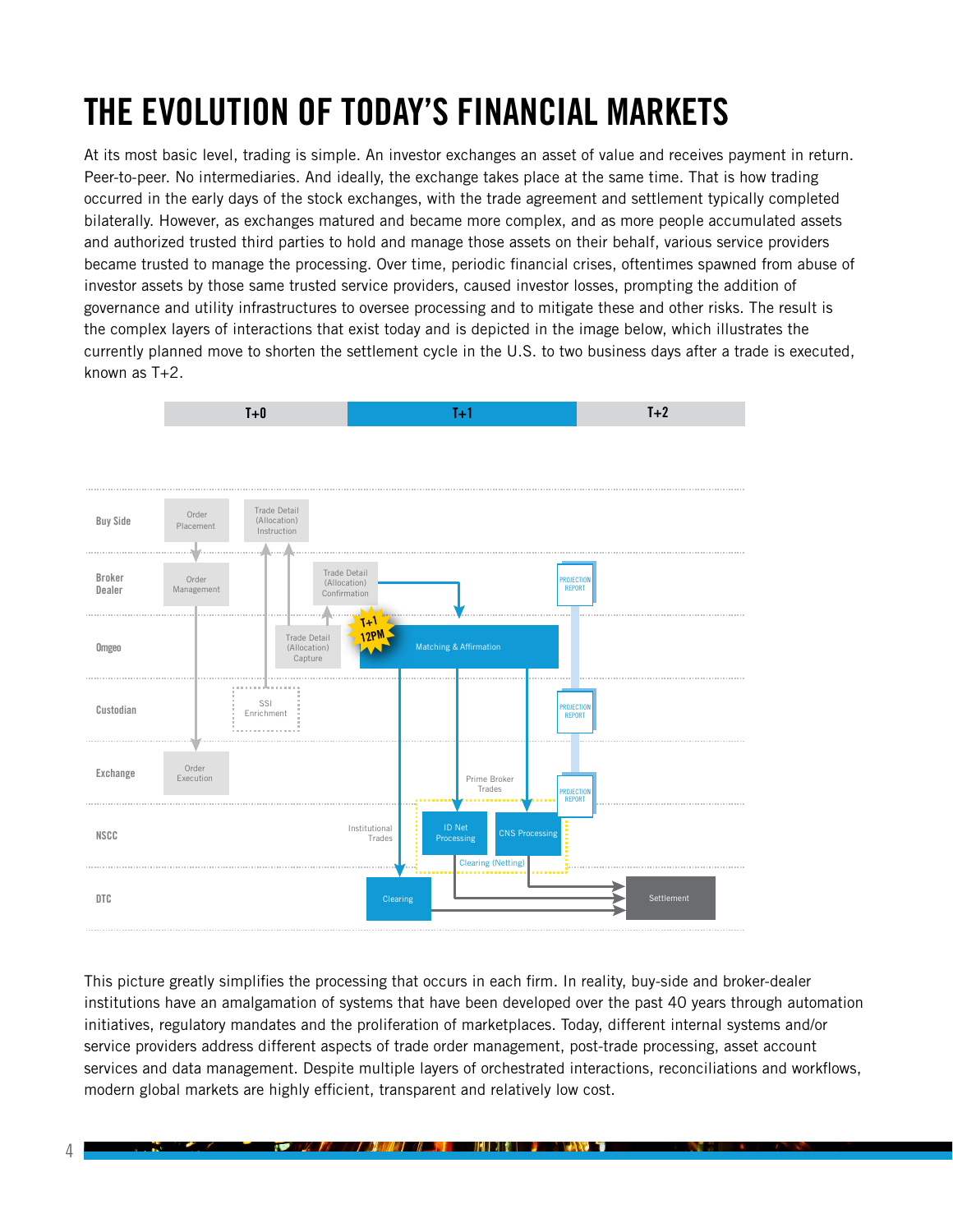### <span id="page-6-0"></span>LIMITATIONS OF THE CURRENT FINANCIAL MARKET INFRASTRUCTURES

Today's financial market infrastructures have a proven track record of providing stability, reliability and certainty – all key ingredients to ensuring the efficient operation of the markets, especially during periods of extreme volatility. The collapse of Lehman Brothers and MF Global, as well as the 2012 "electronic trading glitch" and 2010 flash crash incident, are just a few recent examples that reinforce the critical role of central counterparties and market infrastructure in protecting the integrity of the global financial system when a systemic shock occurs. However, the current system also has certain limitations that distributed ledger technology has the potential to address:

- Multiple Versions of the Truth: The layers of financial market systems are siloed and contain multiple versions of truth. There is minimal transparency into each system, and every bank maintains large, costly libraries of application code existing only to reconcile different versions of the truth.
- Vulnerable to Technology Threats: The legacy systems currently employed were not architected to protect against today's technological threats, including the potential for cyberattacks. As a result, the potential for data compromises due to system vulnerabilities exists.
- Unnecessarily Complex: Today's systems are very complex due to their evolution over the course of decades. Trading activities, along with clearing, settlement and collateral/capital/asset management systems, were built at different times and intended to serve different needs. Today, there are minimal widely used standards, systems are not well integrated and many manual processing steps still exist.
- Not Equipped for 24/7/365 Processing: Today's systems were mostly architected prior to the globalization of the industry and the resulting need for markets to operate 24 hours a day, 7 days a week, 365 days a year.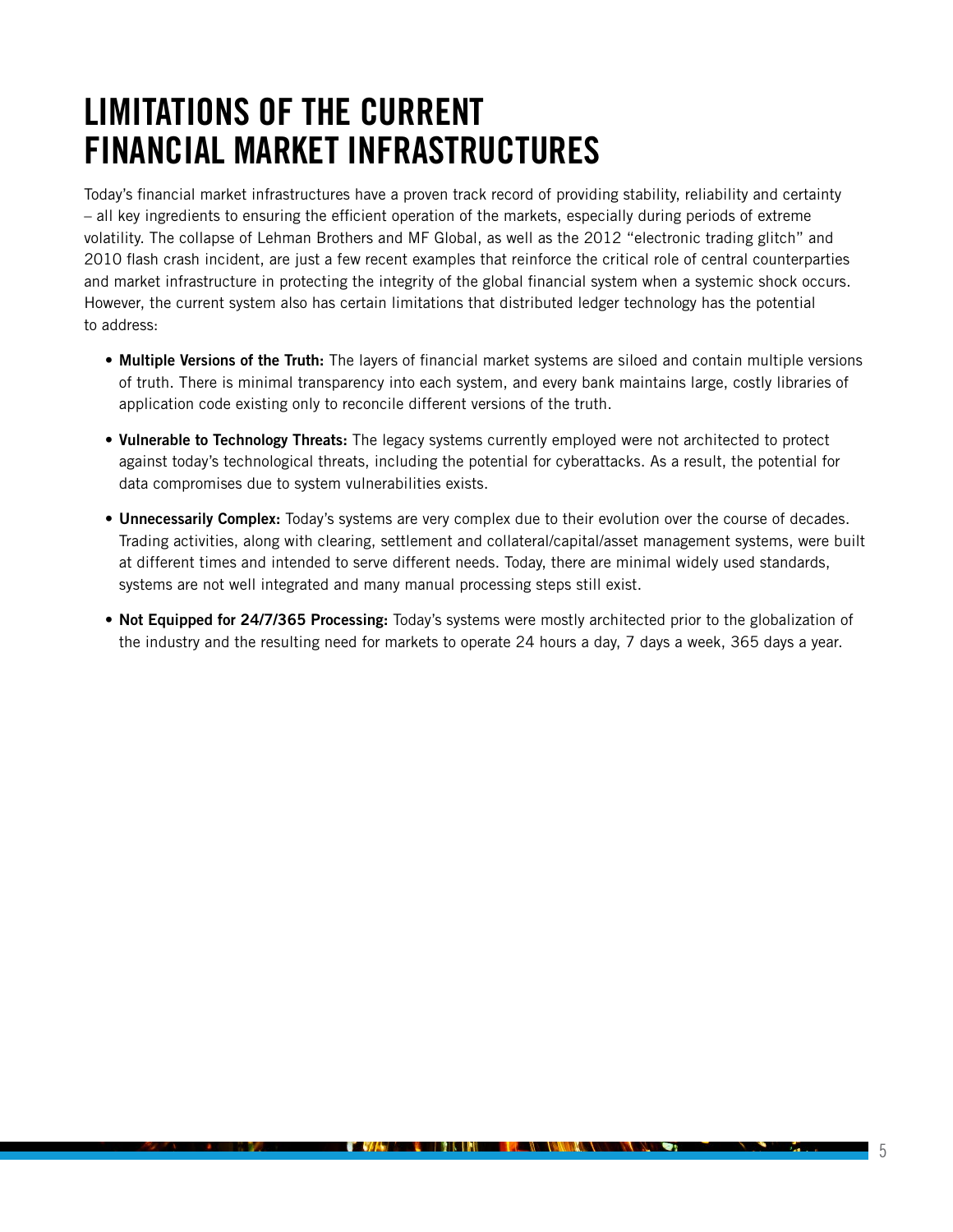### <span id="page-7-0"></span>KEY FEATURES OF BLOCKCHAIN AND DISTRIBUTED LEDGERS EXPLAINED

In assessing opportunities to leverage distributed ledgers to improve the current system for processing securities transactions, it is helpful to have an understanding of the Bitcoin payment network and the individual components that form its underlying technology platform.

The Bitcoin payment network was built as a peer-to-peer, distributed and decentralized platform to validate and track transactions without any central authority. Eight key capabilities that combined to create this innovative platform are described below:

- The Asset Is Built-In: The asset called Bitcoin (BTC) is produced and managed completely within the Bitcoin network. Therefore, the history and quantity of every movement of Bitcoins is mathematically verifiable by the recorded history in the distributed ledger of the Bitcoin network.
- Party Identity Abstraction: Security by obscurity is built in to the platform, meaning individual parties are never identified. Instead, security keys (public and private key pairs) are required to gain access to transaction output. Only the holder of the private key can send Bitcoins or get access to received Bitcoins. Only the private key owners know their total aggregated amount of Bitcoins.
- Transaction Linkage: Every transaction record (ledger entry) is linked to previous transactions and is standardized for every participating node. Every ledger entry is retraceable across its full history and can be reconstructed.
- Transaction Scripts: These are the standardized rules and conditions applied to a transaction. Every node applies the same rules. In the simple Bitcoin model, a Bitcoin is moved from one party to another according to rules. Newer versions of the blockchain have expanded the scope and capabilities of those rules, which form the basis of what is called "smart contracts."
- Transaction Distribution: There is a standard network protocol that allows every participating node to receive every transaction and apply the same validation rules.
- Blockchain: This is the single standard for how every node stores the transaction data (ledger data). Every node adheres to that standard and can have a full copy of the data. This is sometimes called the "distributed ledger." Records, or blocks of transactions, are added to the blockchain and include a link to the previously added block. This is the official point of immutable recording of a transaction.
- Decentralized Consensus: This consists of the standards and rules for how every node exchanges the blockchain information, the mathematical rules for all nodes to agree on the integrity of that data (sometimes called "proof of work") and the payment incentive to support the consensus model. A key point of the model and this entire platform is a method to ensure all transactions are validated and all valid transactions are added once and only once. No valid transactions can be omitted (sometimes referred to as censorship) and, in the case of the Bitcoin network, a Bitcoin cannot be double spent.
- Trust vs. No Trust or Permissioned vs. Not Permissioned: The "No trust" model refers to the public and open access of the Internet on which the Bitcoin network was built. Anyone can download the open-source software and join. The Bitcoin network was constructed to distrust any node based on a model that works as long as a

n en

<u> 1977 - Jan James James Barnett, amerikan bisa da</u>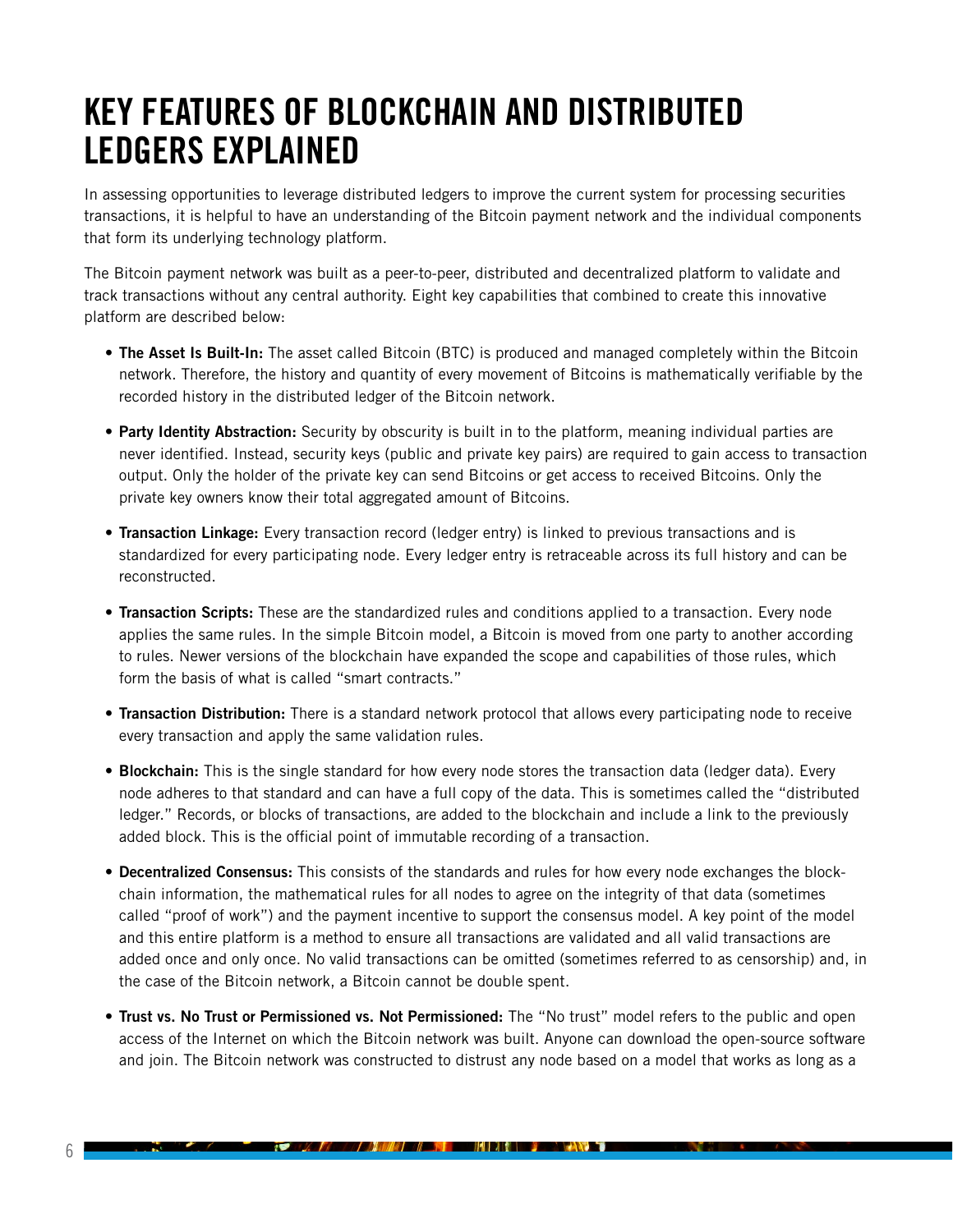majority (>51%) of the nodes act as honest participants in the consensus activity described above. Trusted, or permissioned, implementations are significant modifications to that model, which requires permissioned servers to be approved and onboarded in order to participate.

In short, the blockchain is a network and a database; it has rules and built-in security; and it maintains internal integrity and its own history. These components create the value of the Bitcoin blockchain, but each of these concepts has the potential to be applied individually or in various combinations to improve existing processing of financial transactions.

The Bitcoin network provides near real-time settlement, which has been referred to as a unique innovation. As we will discuss in more depth later in this paper, real-time settlement is possible with existing technology and is already existing practice for some asset classes. The current general U.S. equity market convention of T+3 (settlement occurs three business days after the date of trade) as well as the industry plan to move to T+2 are not the result of technology limitations, but based on laws and market structures. Modernizing current practices and laws to enable real-time settlement are not dependent on the use of blockchain technologies.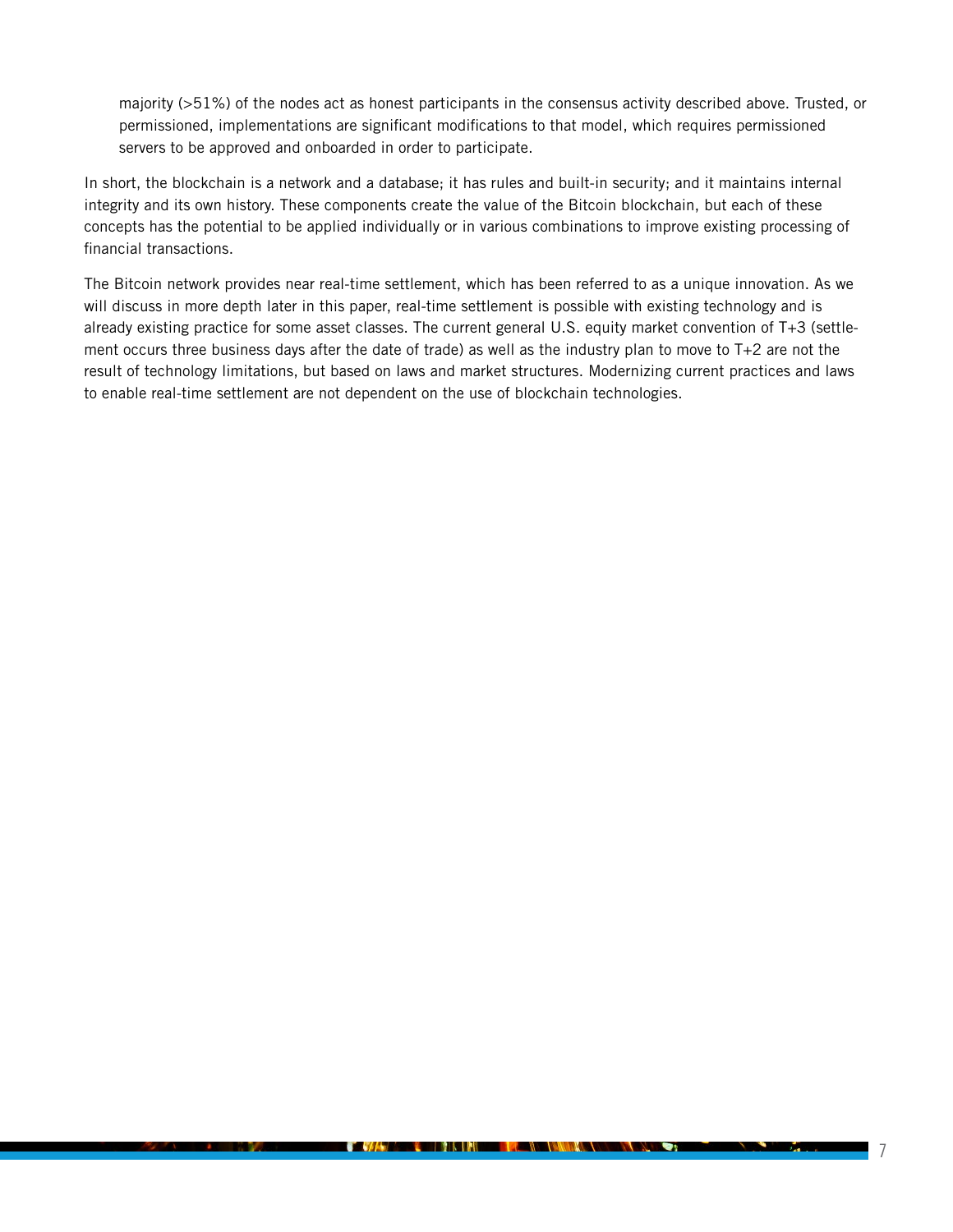## <span id="page-9-0"></span>THE STATE OF DISTRIBUTED LEDGER TECHNOLOGY TODAY

It is only recently that some of the leading innovators and strategists in the financial markets have shifted their thinking from the specific use of distributed ledgers for crypto-currency transactions to employing the technology to support other financial and securities industry processing. While there are many experiments and use cases currently underway, at this time, there is no single distributed ledger application operating in production at large scale. This is due, in part, to fundamental technology challenges related to scale, latency, performance and security. In addition, the nonfunctional requirements, such as integration with operations and logging and monitoring tools, which are central to every enterprise production environment, have not yet been addressed. The state of distributed ledger technology today is that of development experiments, and there are few, if any, well-established and known technology vendors currently operating in this space. As a result, the product quality, enterprise support capabilities and actual long-term viability of the new vendors will need to mature in order to facilitate the evolution of this technology.

This reality has been skewed by the near daily announcements of new developments, new partnerships, new consortiums as well as a steady stream of news on improvements in the technology. For all that hype, these efforts are still at their very earliest stages. As of today, there are different implementations, different rules and different data and security models. Furthermore, there are no commonly accepted standards, and with multiple efforts being undertaken in the space, resolution will take time. While talk of the next big disruption suggests wide-scale adoption is imminent, the facts suggest otherwise. In reality, distributed ledgers are best considered an emerging technology in the processing of securities transactions.

### Limitations of Distributed Ledger Technology

In assessing the applicability of distributed ledgers to post-trade processing, it is important to understand that the distributed ledger platforms in use today are simply a ledger of transactions that is essentially replicated to all of the cooperating servers. The technology does not have built-in integration with existing systems and supporting infrastructure. It does not simply integrate with user identity management systems or have any master data about legal entities or securities. It does not include supporting workflows, exception processing or any of the extensive preprocessing logic that often accompanies complex matching, allocation and other processes that precede the point at which a transaction is considered complete.

A valuable feature of the distributed ledger platform is that all transactions are considered immutable and never to be modified, cancelled or revoked. The ability for clients to correct/cancel/adjust transactions that were inadvertently charged or credited to the wrong account is a common occurrence and well managed by today's financial institutions. Additionally, complex financial transactions often include the ability to reverse the transaction based on contractual stipulations as a desirable feature. The ability to cancel or reverse a transaction is not supported in today's distributed ledger platform, and it is not clear today how the platform could evolve to support that.

In addition, the technology is lacking in these other areas:

- It does not improve upon existing data retrieval, inquiry, reporting or analytic tools.
- It does not allow data searching in a manner that is even equivalent to modern databases.
- It does not provide high-speed access to data in the same manner as big data technology for purposes of data analytics.
- It does not integrate with modern data management tools.
- It does not address the nonfunctional requirements of most processing systems.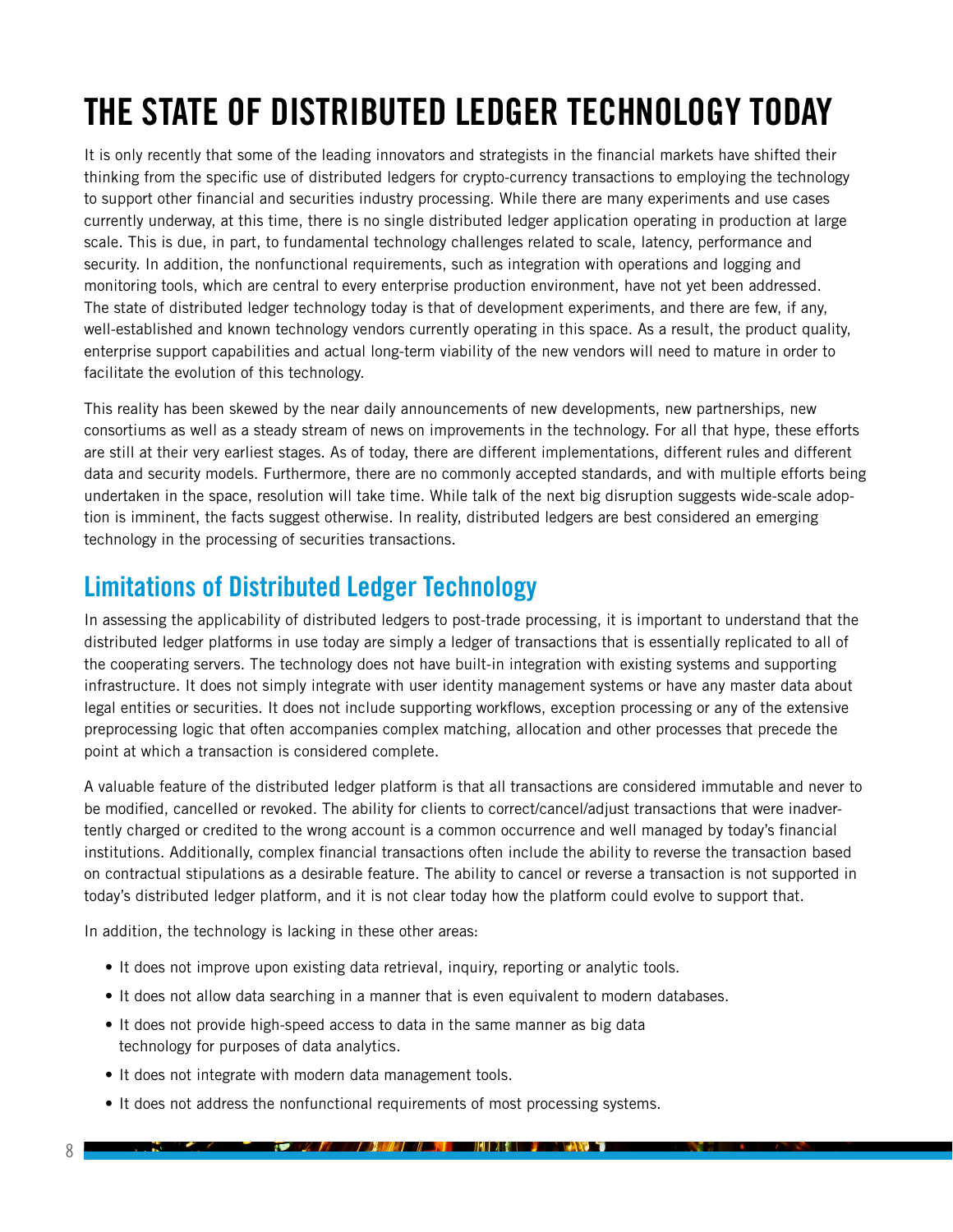For distributed ledgers to reach their full potential, all of these functions, which exist in the current post-trade process and have been constructed over the years by experts and industry professionals, will need to be integrated into this new platform.

### Decentralized vs. Centralized Processing

Another important issue to consider in the widespread applicability of distributed ledgers is the trade-offs between decentralized processing and the more traditional computing model of centralized processing.

Decentralized processing is, by definition, a shared computing function among members of a community (trusted or not), which requires synchronization and coordination. Some implementations of distributed ledger, such as Bitcoin, use a consensus mechanism to manage coordination, while others use variations such as a lead node mechanism. Regardless, all such designs include steps that add latency to transaction processing. A decentralized design requires significant computing and storage resources because all nodes perform the computations and store the ledger data, which can also result in significantly increased network bandwidth requirements depending on the number of network nodes and the size of each transaction.

In contrast, the use of centralized processing provides a single view of information with a single judgment on a truth, typically on a single machine. The latency of this model is virtually zero. It is certainly possible to take some of the paradigms of the distributed ledger platform, such as improved security, standardized validation rules and verifiable transaction history, and implement them in a centralized system. But this model also requires complete trust in the integrity of the centralized system and in the organization that manages that system.

Global regulatory requirements for data privacy that are different based on geography raise additional challenges for decentralized systems that distribute every transaction to every node. In certain regulatory jurisdictions, the laws protecting an individual's data privacy restrict the ability to store certain data outside of the regulated region. Several vendors have recently proposed alternative "partitioned" ledgers to address these challenges, but given that all of the current work on distributed ledger technology has been done without regulatory oversight or endorsement, it is still unclear as to the level of regional data containment that will be required.

It is an open question for the financial industry as to whether the current use of central, responsible authorities, such as central repositories and custodians, is a desirable future state or whether distributed systems using mathematics and cryptography to guarantee integrity is a better alternative. The future state may evolve to require both forms of processing. DTCC's view is that the technology could be used to support either alternative and that the most logical and least risky way forward would be for the existing, regulated and trusted central authorities to introduce the standards, governance and technology to support distributed ledger implementations. The use of existing, regulated entities would naturally engage the regulatory community to support the potential policy changes that may be needed to allow this technology to succeed. In addition, we believe that the technology and ledger should be industry-owned so that there is strong alignment with industry-wide needs and that opportunities are focused on benefiting the industry in the broadest manner possible.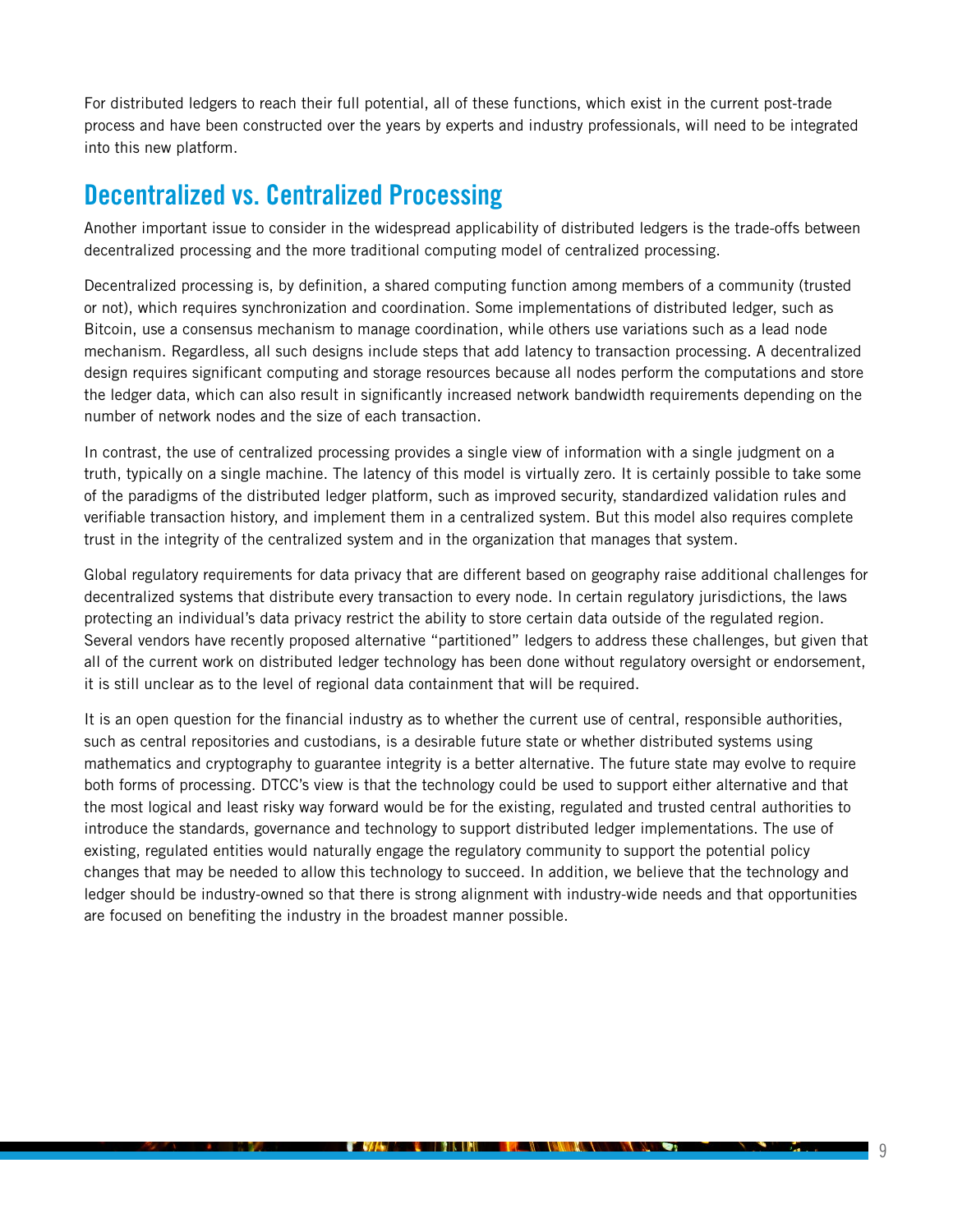### <span id="page-11-0"></span>BUILDING BLOCKS FOR LEVERAGING DISTRIBUTED LEDGERS IN FINANCIAL SERVICES

Despite the limitations noted in the previous chapter, DTCC believes that a secure distributed ledger, with complete, traceable, transaction history for a set of assets that is shared and accessible only between trusted parties, could provide a significant improvement in certain areas of today's infrastructure. It could support solutions to address current business challenges by ensuring:

- A common, shared, version of the truth every trusted member has a copy of the same history of all transactions in an asset.
- All data is encrypted in a common manner according to modern standards and can only be decrypted and inspected by the owner of the required keys to the data.
- The shared ledger, used by every trusted party involved in trading a particular asset, establishes a network and data standard that can be integrated with tools, workflows and asset management systems in a simplified, consistent manner.
- The transaction distribution model defines a paradigm for always-on, active:active processing, which is more resilient to local database corruption than existing hardware replication models.

There are several key building blocks for leveraging distributed ledgers in financial services, including industry-wide acceptance and adoption of formally defined standards for financial instruments, legal entities and financial contracts that would be encoded within the distributed ledger of transactions. A critical core requirement is the governance and regulatory framework for the "trust boundaries" of the distributed ledger. The trust boundary is the place where the ledger integrates with anything that is not in the ledger, such as onboarding trusted entities as ledger members or entitling an entity to issue an asset into the ledger and validating that the rights to the specific asset are owned by that entity and that those assets are properly secured off the ledger. A distributed ledger can provide an immutable digital recording of an asset, and the transactional transfer of that asset for value, shared among the other parties in the ledger network. But if the asset itself is in physical form or not stored directly and completely on the ledger, then centralized trust remains with a custodian of the asset to ensure the asset exists, is protected, and is not entered into multiple, disconnected, shared ledgers.

The critical role of governing and managing the standards, rules and trust boundaries must be managed with indisputable integrity and accountability, independent of any commercial conflicts. This is the role that industry infrastructure organizations, such as DTCC, have provided to the financial markets for more than four decades.

#### DTCC's Role in Leveraging Distributed Ledgers

DTCC views itself as an enabler of a potential paradigm shift toward a new distributed platform with improved security, appropriate transparency and enhanced reliability that can reduce risk and simplify processing across the financial industry. As an industry-owned and governed infrastructure, DTCC could enable the integration of a financial industry distributed ledger ecosystem with the existing financial market infrastructures. DTCC sees this role as consistent with its mission and responsibility to drive innovation by introducing new platforms in the most considered, risk- and test-managed manner possible.

DTCC further believes that the capabilities provided by a secure distributed ledger have the potential to modernize, streamline and simplify the existing siloed design of the financial industry infrastructure with a shared fabric of common information. Achieving this goal will require a collaborative rearchitecture of core industry processes and

n en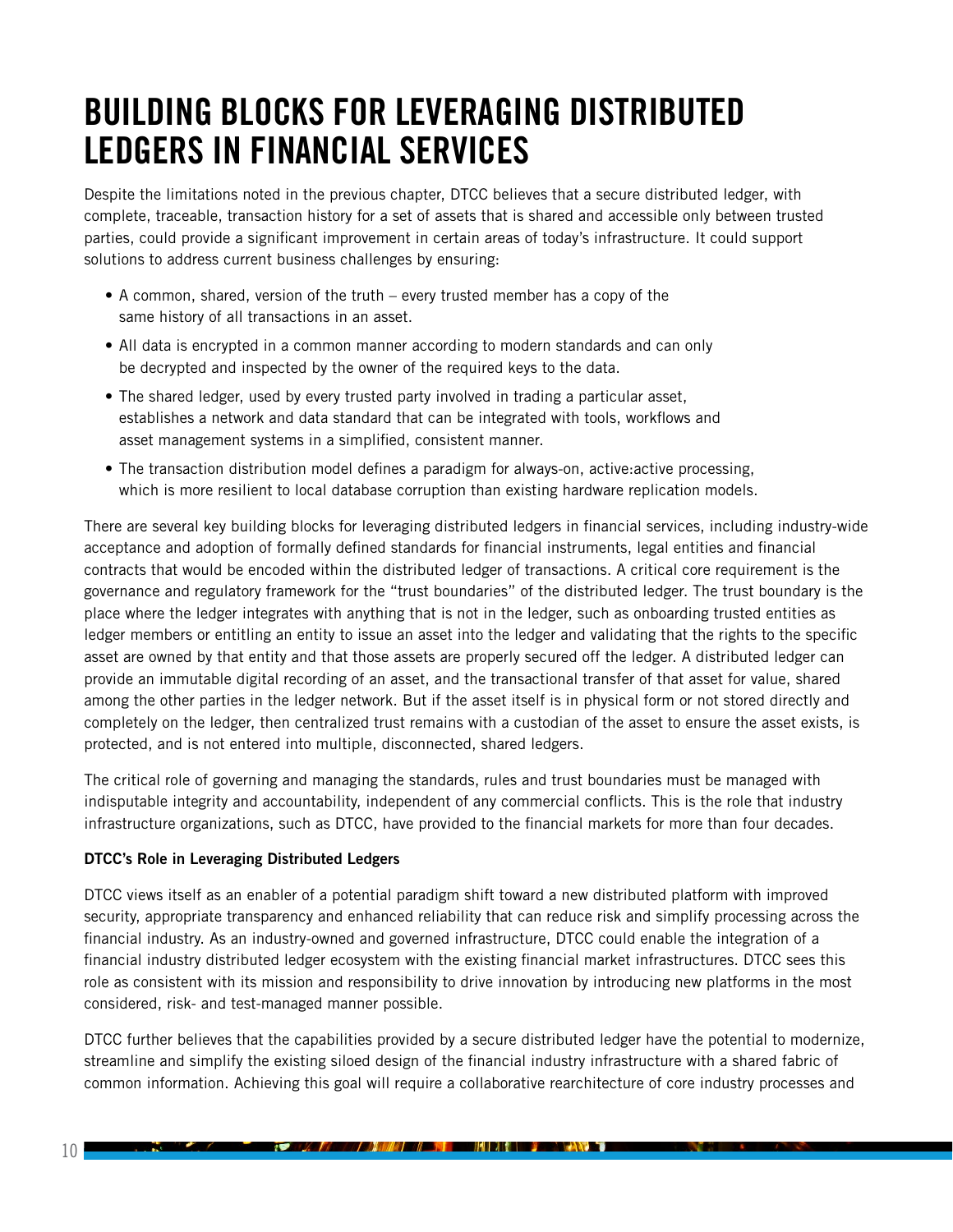practices that were built over many decades, each somewhat differently and all requiring reconciliation with previous and subsequent systems. A collaborative industry modernization program that includes distributed ledger technology could reduce the process steps required for financial transactions and improve the security and resiliency of the remaining processing systems, thereby reducing costs and risks of transaction failure.

#### Learning From the Past: Coordination and Standardization Essential

Over the past year, many industry participants have begun to pursue individual experiments and have established islands of private partnership. As a result, it appears there is a disorganized and almost chaotic market-driven rush to productize different ledger opportunities. While it is the inherent nature of free markets to focus on short-term opportunities for gain, history could be repeating itself in that the existing state of complexity in financial market infrastructure arose through a similar series of uncoordinated implementations, market opportunities and regulatory responses.

The industry has been forced over the years to expend massive amounts of energy and resources trying to reconcile that approach because of a lack of coordination, collaboration and standardization. As financial institutions consider opportunities to move processing into distributed ledger infrastructure, there will be a need to connect and coexist with existing infrastructure for a considerable period of time. The integrity and soundness of those inter-connections will be critical to establishing trust in the new infrastructure. Creating an infinite number of different ledger silos will add cost, complexity and may actually increase risk to the system. The global reach and capability of this technology also creates challenges related to different global regulatory jurisdictions, but they may also prompt global policymakers to cooperate and create legal frameworks that enable new opportunities to nurture and flourish.

#### Intellectual Property

Intellectual property associated with this new technology also needs to be carefully considered – the open source and standards that were part of the premise of the original blockchain implementation must be balanced with the interests inherent in the commercial landscape of proprietary vendor solutions. A sustainable distributed ledger platform that is capable of serving markets broadly should require central industry coordination and governance, whether through industry associations, open consortia or industry utilities whose mission is to serve the industry.

#### Enterprise Integration

DTCC strongly believes that this is a generational opportunity to reimagine the financial industry infrastructure, and this can only be accomplished from a well-considered, collaborative, design approach. A likely first step would be defining the foundational building blocks to integrate a transaction ledger into an enterprise, such as integration with existing systems of financial entity information, user identity information and asset information.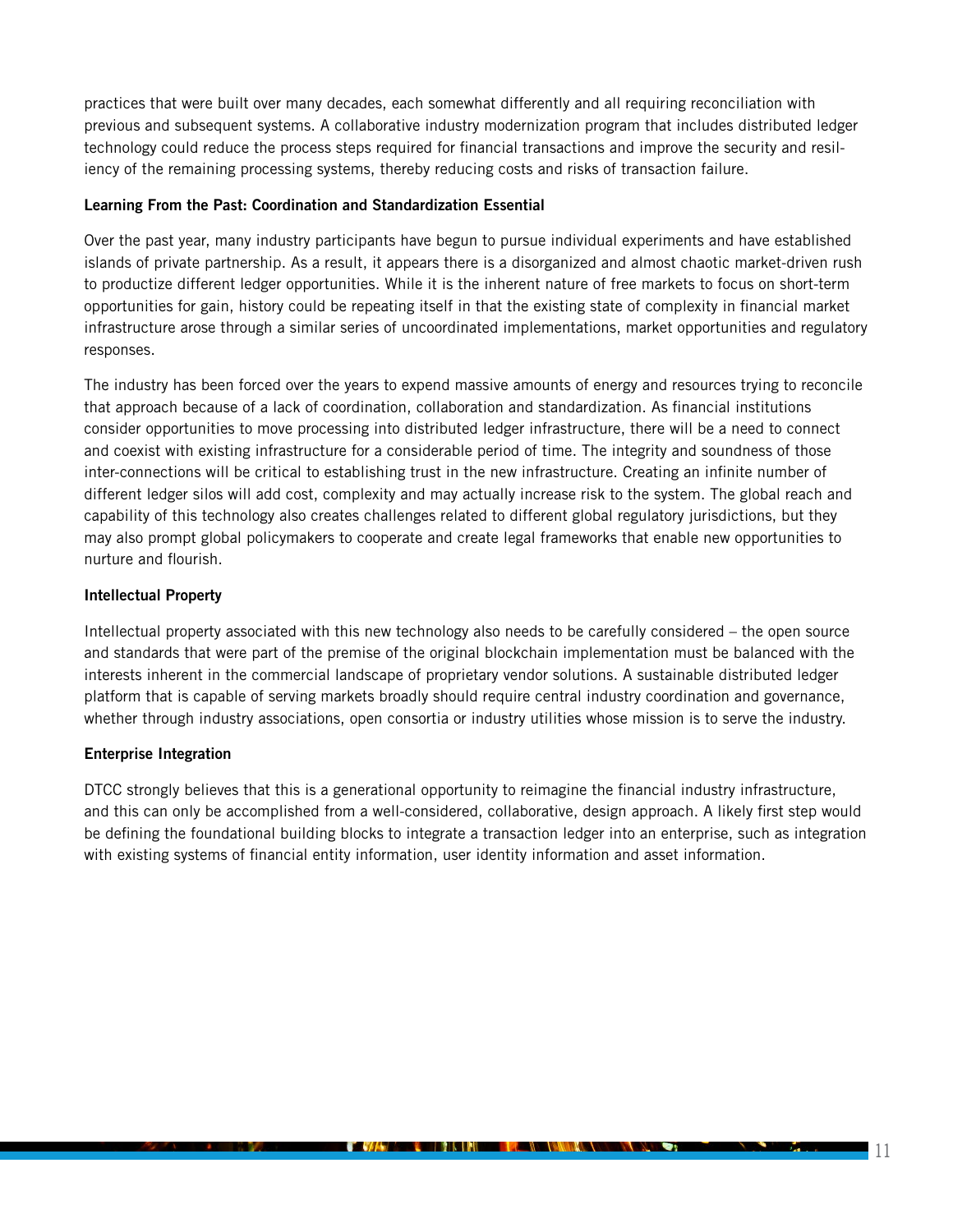## <span id="page-13-0"></span>LEVERAGING DISTRIBUTED LEDGERS

This section provides DTCC's perspective on how distributed ledger technology may improve upon existing infrastructure. As a general framework for evaluation, the following advantages of a permissioned distributed ledger are evaluated for each business area opportunity.

| <b>STANDARDS:</b>        | Does the use of distributed ledgers help enforce industry standardization of data formats and contractual rules?                                |
|--------------------------|-------------------------------------------------------------------------------------------------------------------------------------------------|
| <b>EFFICIENCIES:</b>     | Can a distributed ledger eliminate manual interactions, data exchanges, data format conversions and<br>reconciliations with other systems?      |
| <b>FASTER PROCESSES:</b> | Does distributed ledger technology provide a platform to reduce time and risk to complete a transaction?                                        |
| <b>TRANSPARENCY:</b>     | Does the transparency provided by the distributed ledger benefit this business use of the technology?                                           |
| <b>SECURITY:</b>         | Does the inherent authorization and encryption of the distributed ledger improve the overall security of this<br>business process and its data? |

DTCC considers these five features to be the most essential and significant improvements that a permissioned distributed ledger may offer compared to existing technologies. There are certainly other aspects of distributed ledger platforms that are being used or researched at this time, such as public transparency, incentivized mining and user anonymity, but for the regulated marketplaces, these five advantages most warrant evaluation.

As mentioned earlier, there are several very significant limitations to the technology today that preclude many financial transactions from being able to use this platform in any manner. These include limits on the size of individual transactions and the number of transactions that can be written simultaneously as well as the latency between writes to the ledger and final confirmation. But current research and experimentation is expected to improve those limitations to a point that would enable adoption. This paper is taking a forward view that those limits will be improved, so they will be ignored for the rest of this discussion.

A key question is whether the equivalent result – reducing risk and lowering costs – can be achieved with existing technology. This question can only be answered completely after experiments and trials validate the capabilities and limitations of distributed ledger technology. But the premise of this paper and this section is that the five features listed above, implemented in a distributed ledger solution, may provide a more effective solution for record keeping, trade processing and transfer of value transactions where more than two parties are involved.

This section reviews the different foundational building block categories of information sources that support transaction processing and considers whether a central, single source of trust is required or whether the advantages of the decentralized ledger approach could be leveraged. While ledger technologies do provide different capabilities as compared with existing data management platforms, they may not always be a better fit for purpose. Any discussion about reimagining the financial industry must include consideration of where existing technologies continue to provide a sufficient solution to the problem(s) they are solving.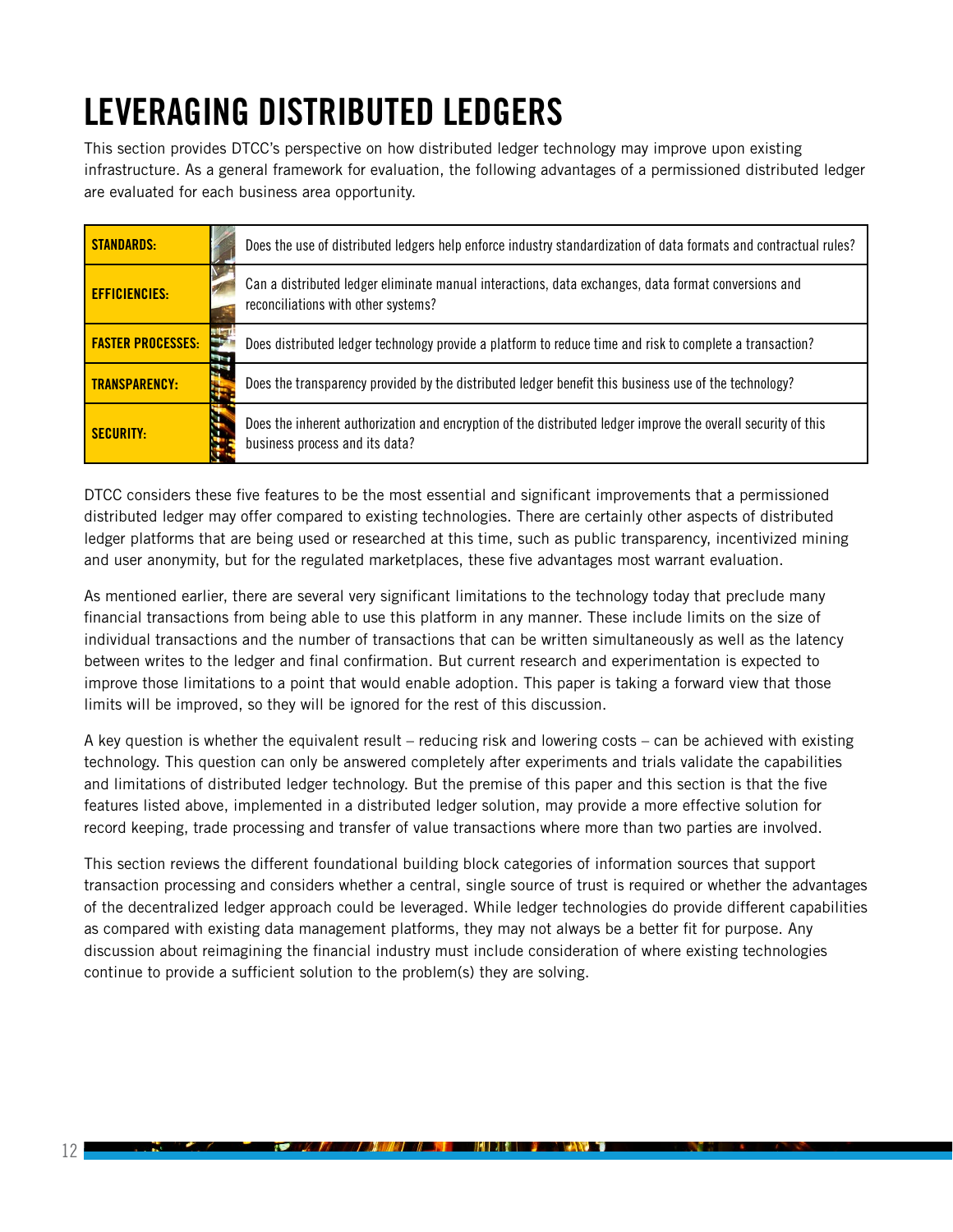### Record Keeping:

#### Identity Management

Identity and access management systems are critical components of every financial industry organizations infrastructure. Within every financial firm, associating a user identity and their account of asset holdings (or Bitcoin wallet) requires a customer onboarding process. Providing identity information requires a secure source of trust, as some party will validate biometrics or other physical information and credentials. There are significant regulatory considerations, particularly around privacy protections for nonpublic, personal identity information. Identity and access management systems are often the one system within financial firms that have a single source of truth and are tightly integrated across their entire portfolio of front-, middle- and back-office applications. Identity and access management systems, with their nonpublic, personal information and keys to financial holdings, have also become the most appealing target for attack.

The current reality is that systems considered unbreakable and extremely secure are being compromised with relative ease. Given the nascent nature of distributed ledger technology, the data associated with identity would not be appropriate to have stored on a decentralized ledger until the technology has matured and proven its ability to survive an attack.

#### Master Data Management

Master data, including entity information, asset information, business day and holiday information and other, usually nontransactional business information, is a foundational component of all securities transaction processing. This information will typically include master data that is local and intrinsic to an enterprise as well as master data that should be common across an entire industry. The current implementation of most master data systems is proprietary according to local enterprise requirements with few, if any, shared standards, much less actual data. This is a source of many reconciliation efforts across the entire financial industry, and without irony, is also the source of many reconciliation efforts across internal corporate silos.

DTCC's viewpoint is that basic industry master data is an ideal candidate for improvement using decentralized consensus, rule standardization and auditable change history. This information is used by the entire industry by definition, and the lack of consistency and quality is a recurrent industry problem. Further, this could be constructed in such a manner that multiple firms can be authorized as data submitters, there can be many data validators and the majority of users will be data consumers. However, it should be pointed out that some master data information that is specific to local laws written in nonprogrammatic legalese will be challenging to standardize in support of rules automation in the near future.

An additional point concerning master data management includes the requirement for supporting the secure access method of distributed ledger infrastructure, which is known as public key infrastructure. A trusted and commonly used mechanism to associate public keys with entity identities could be an essential, enabling component of a distributed ledger infrastructure. The distribution of public keys seems well suited to distributed ledger technology and has already been the subject of other work<sup>3</sup>.

### Asset/Securities Issuance and Servicing

There are obvious benefits to the issuers of assets, and to the owners of those assets, of a consistent and widely known source of truth concerning the full ownership provenance of an asset. Use of the distributed ledger to manage security issuance and track current ownership could greatly simplify asset servicing in a manner that would be very difficult to achieve with legacy, centralized technology. A significant challenge will

<sup>3</sup> Certcoin - A decentralized public key infrastructure <https://eprint.iacr.org/2014/803.pdf>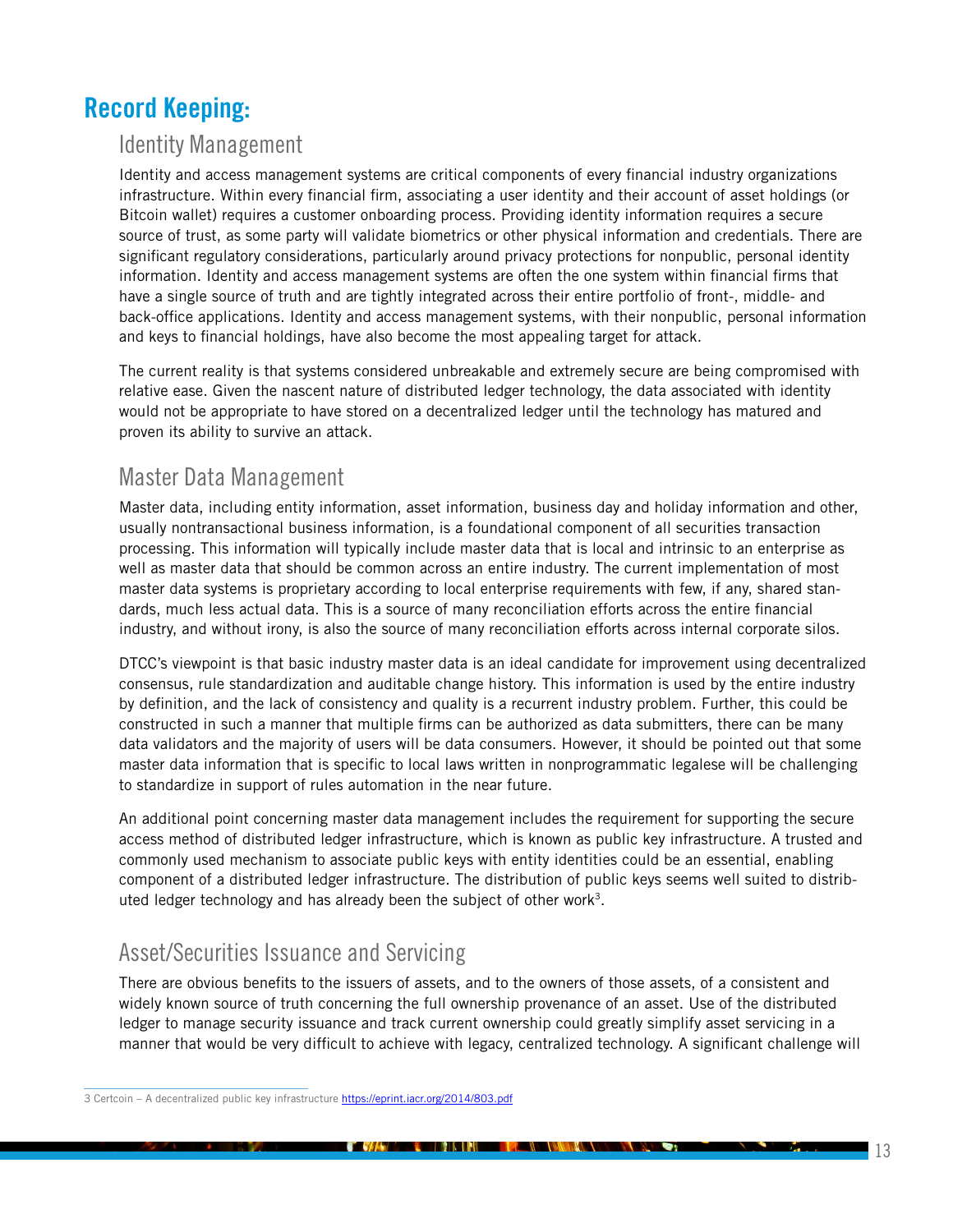be the integration point of assets inserted into a distributed ledger, with assets that exist in legacy form away from ledger, such as those at custodians or with repositories like DTCC. Addressing this challenge in a manner that aligns with regulatory requirements focused on investor protection is an example of the trust boundary condition defined earlier. In this case, the trusted asset custodian is part of the central industry role DTCC has provided for more than 40 years and a role DTCC can leverage to build a bridge between the repository and the distributed ledger to enable secure access from this new platform to trusted assets in the repository.

### Securities Transaction Processes and Smart Contracts:

The following discussion reviews the various transactional processes that are part of the lifecycle of a securities transaction and considers whether the attributes of the decentralized ledger approach could be leveraged.

#### Trade/contract validation, recording and matching

Financial asset sales or trades are, by definition, rules-based agreements between multiple parties. Therefore, if the rules of a platform can be utilized to fully express an agreement, then it can be managed through a decentralized platform. A sufficiently rich language defining contract terms can cover virtually any asset exchange. The potential benefits of distributed ledgers should be considered based on the different aspects of processing by asset type.

The scope of this category includes, as example, the wide variety of contract-based asset trades, basic cash equities and fixed income, repurchase agreements, swap transactions across all asset classes, account transfers, syndicated loans and variable annuities.

Confirmed asset trades are candidates for recording on distributed ledger technologies, with the best opportunities focused on the more complex asset types involving multiple parties that do not have strong existent solutions. Those complex contracts typically have multiple manual processing steps and rules that would benefit from standards and formal encoding. Today's processing requires data to be converted and sent to another system before validation is performed, and the resultant exception processing is often more complex than that which exists for accurate trades that conform to the contractual rules. The introduction of smart contract technology that could provide every firm with the same validation rules "in advance" would result in only quality, validated data entering the distributed ledger, which should simplify processing and reduce exception correction timeliness. Certainly it will require significant, cooperative, industry-wide work to define the standards for content, validations and agreement rules.

There are significant obstacles to utilizing distributed ledger technology for trade validation, recording and matching. For example, it is important to re-emphasize that distributed ledgers are only composed of a ledger and validation that the final, approved/agreed transaction is being written to the ledger – once and only once. There is no master data, no means of reaching across data domains, no inherent workflow and contract negotiation and no "matching" functionality that addresses common, real world mismatches and exception processing. The existing reference example of moving a Bitcoin – a single value currency – from party A to party B does not provide useful guidance for a multiparty asset transfer that involves up to a thousand optional fields with complex rules and cross dependencies. The value of the distributed ledger technology is that contracts are consistently validated and subsequently written to the distributed ledger as "immutable," meaning unchangeable, forever recording as the final contract. Modifications, cancellations and corrections are potentially addressed by "reverse" transactions. The many complex aspects of matching and exception management that are typical in financial transactions are not inherently solved by distributed ledger technology. The reality is that either point-to-point solutions or central matching may continue to have a required place for preledger processing.

An additional challenge comes from regional regulations for securities transactions, which are not globally uniform. Current distributed ledger technology copies all data to all ledgers without distinguishing transactions based on regional rules. A partitioned scheme that keeps certain transactions within certain locations may be required to satisfy local jurisdictional requirements.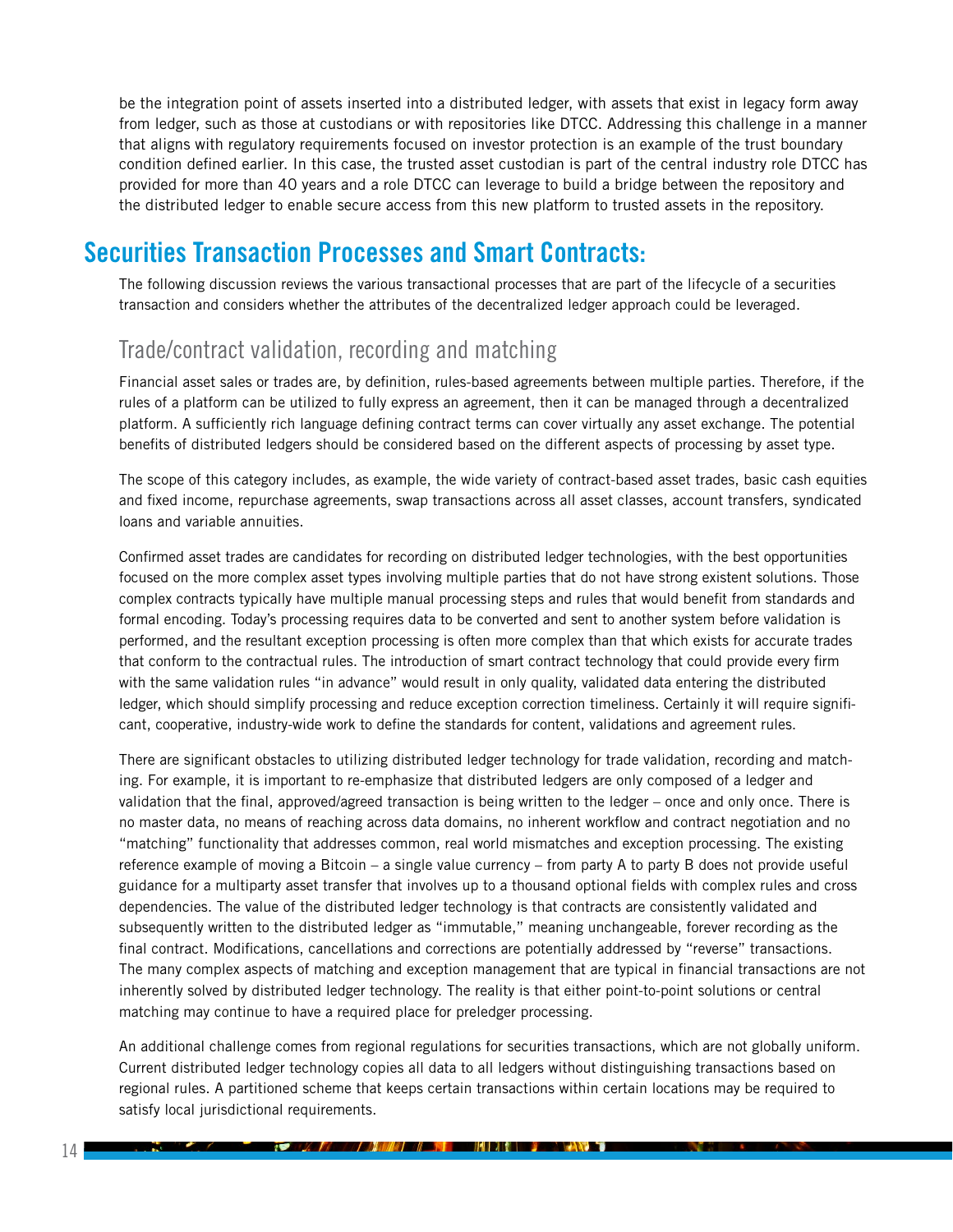Finally, and practically, asset classes that are currently well automated and that have high volumes may have achieved efficiencies of scale and minimization of risk. As a result, they may not have cost-justified support for a reimplementation on a distributed ledger. The disruption and expense of a distributed ledger conversion project may not bring any substantial benefit and may in fact increase costs and risk.

### Transfer of Value:

#### Netting, Clearing

Netting is defined as an optimized settlement requirement between all parties involved in trading an asset. Clearing is using a central counterparty for each trade to simplify multiparty netting and reduce risk of settlement failure. The central counterparty (CCP) steps into every trade as the client's counterparty – the CCP becomes the seller to every buyer and the buyer to every seller. The CCP nets all trades for a specific settlement date to a single quantity due to, or due from, the client and can determine risk requirements if that client cannot meet its settlement obligations.

Netting and clearing could be implemented on a distributed ledger through appropriate rules to determine an optimized settlement. Those rules could implement central counterparty clearing or alternative netting schemes. In other words, from a conceptual technology view, the function of netting and clearing could be implemented on the distributed ledger technology.

Use of the distributed ledger platform for the netting, clearing and settlement of a trade is discussed below and crosses the threshold from distributed validation and information sharing purposes to the area that many proponents argue is the real value of the distributed ledger – asset for value transfer, in near real time, independent of a trusted third party. Crossing that threshold warrants a further look at the benefits of today's central counterparty-based processes and how the distributed ledger can be used to improve upon those.

### Central Counterparties

CCPs have become a hallmark of risk management in modern financial markets. They eliminate the risk of a trade party failing to execute on a trade contract. They perform a multilateral net for settlement, which greatly decreases the number of settlements that are needed, which reduces the risk profile of an individual counterparty, and as a result, lowers the risk of a settlement failure. They also support brokers and other agents by connecting buyers and sellers that do not have liquidity to settle trades themselves. Thus, CCPs play a critical role in creating stable, resilient and efficient markets and in reducing overall risk. Additional benefits of CCPs, including balance sheet netting and guaranteeing completion of trades that are future settling, such as Repo, all contribute to the smooth functioning of today's markets and help protect them during bankruptcies and credit crises, such as the financial crisis of 2008.

There are numerous examples of CCPs globally, but for the purposes of this paper, we use DTCC's U.S.-based equity and fixed income central counterparties as a standard for today's financial infrastructure.

Key features of DTCC's systems include:

- Real-time processing of transactions. DTCC receives virtually every trade from every market within seconds of trade execution. This includes connections to over 50 different exchanges and marketplaces. Trades are validated, matched, and confirms are returned to clients within seconds of submission. Same-day settling trade submissions ("as-of" trades in today's T+3 environment) move directly to the real-time settlement system.
- Scale of processing. DTCC's daily volume averages over 100 million individual trades. DTCC has tested its system performance to handle well over 800 million trades, which is just over twice its historical peak volume.

<u>f *the t*ime in the property of the state of the state of the state of the state of the state of the state of the state of the state of the state of the state of the state of the state of the state of the state of the sta</u>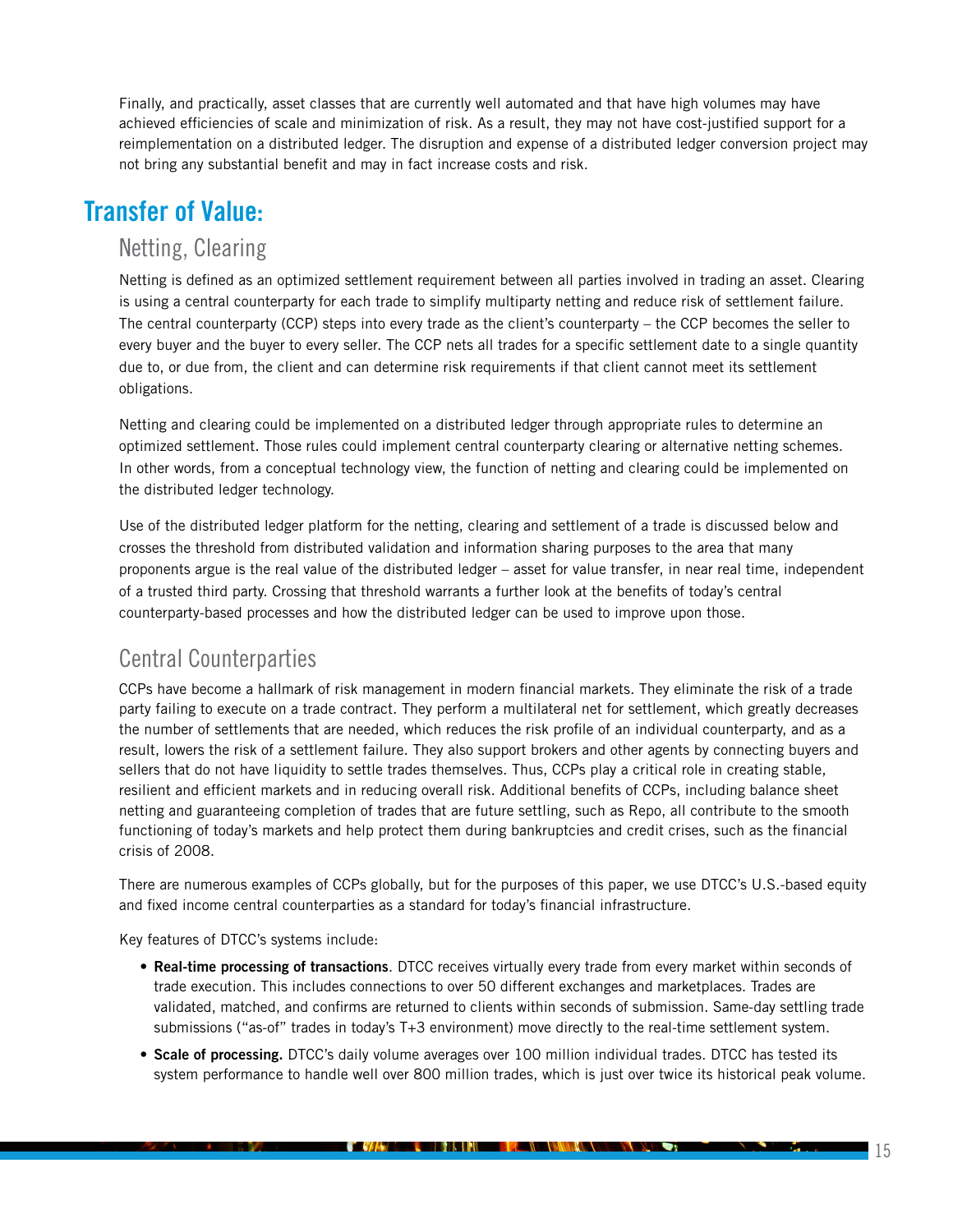- Cost efficiency of processing. DTCC's equity clearance costs in the U.S. are just fractions of a penny per average trade, and regular improvements in technology have helped further lower that cost.
- Interconnectedness. The U.S. capital markets, consisting of 50+ exchanges and thousands of financial firms, have well-established interconnected systems that perform seamlessly every day.
- Netting efficiencies: Over 97% of daily equity trades are settled through netting, and the remaining 3% go through the full settlement mechanism. The cost and risk considerations of the ledger model of individual settlement of every submitted trade would need to be balanced against the existing efficiencies of the central netting model as well as the fact that not every trade party can settle.
- Novation: As a central counterparty, DTCC mitigates risk for the buyer and seller, guaranteeing trade completion even if one side defaults. Also, DTCC ensures soundness and solvency of trade partners by, among other things, maintaining rigorous standards for membership, requiring financial disclosure and conducting financial surveillance of its clients.
- Balance sheet offset: Central counterparty clearance provides risk mitigation benefits for any forward-settling exchange (e.g., loans) as well as financial accounting benefits, such as balance sheet offset for repurchase transactions, which can only exist with a trade central counterparty.

For most modern financial markets, these points present a high bar that distributed ledger technology must improve upon. Financial markets in developing regions may have a more greenfield opportunity, with lower volume requirements and a variety of risk tolerances, to use a different model for clearing that could involve a distributed ledger. But it is difficult to see the short-term opportunity to use this technology in modern markets. It is even more difficult to begin a long, expensive replacement process without a clear risk and cost reduction benefit.

DTCC is aware of and has been approached by a number of startups that are building issuance/trading/settlement/ asset-servicing distributed ledgers. DTCC's position as an industry-owned market infrastructure is to provide fair and open access to all eligible clients and to enable connections to any client that brings capabilities that meet DTCC's financial, risk and regulatory requirements. But as noted above, DTCC is skeptical that moving assets from a centrally, risk-managed, regulated, governed repository to multiple vendors creating bifurcated markets with proprietary settlement and asset management mechanisms is a good thing.

#### **Settlement**

There are a broad variety of settlement mechanisms for different financial transactions, ranging from the immediate real-time delivery versus payment settlement of Fedwire for money transfer and U.S. government securities transactions to weeks or even months for complex swaps and loans transactions. There are also many transactions that have multiple "lifecycle" events that require settlement, such as loans, which have a start settlement and an end settlement.

The success of the Bitcoin crypto-currency as a mechanism for transferring value with finality of execution on an immutable ledger demonstrates that for a simple case, the delivery vs. payment settlement can be programmable and managed in near real time by a decentralized, consensus network.

DTCC's equity and fixed income settlement process also occurs in real time throughout the day, so the distributed ledger by itself does not improve on that capability. Importantly, although DTCC's systems operate in real time, the markets themselves are currently structured to operate on a T+3 cycle (that is, settlement occurs three business days after the trade is executed) primarily to accommodate the needs of retail investors. So while DTCC receives new trades in real time and processes settlement of those trades three days later, the delay is entirely imposed by market practices, financial industry laws and regulatory requirements. As noted above, trades submitted on settlement date, marked "as of" three days prior, will go immediately from submission into the real-time settlement process for same day settlement.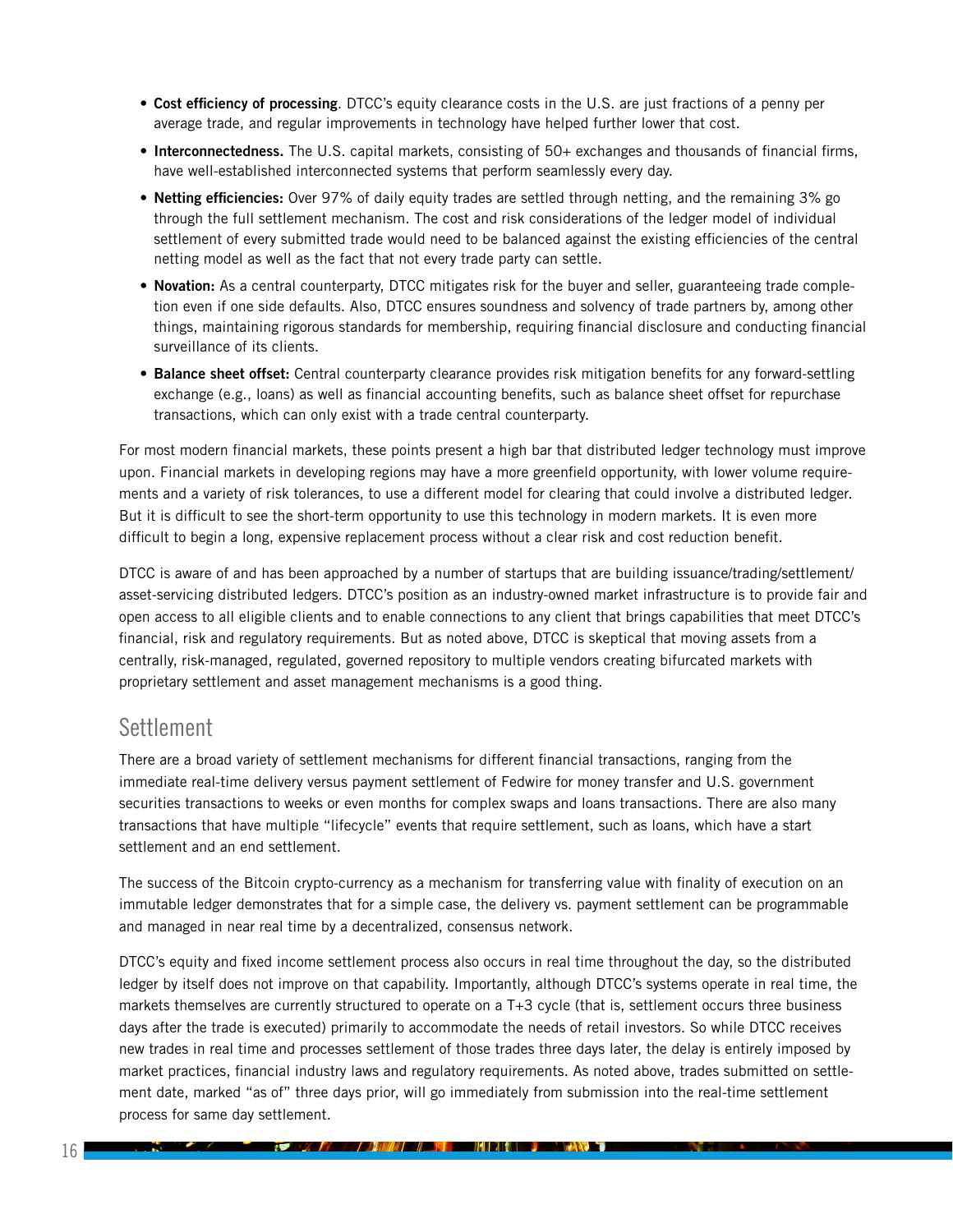Some of these issues were already a focus of improvement as noted in the industry's [white paper](http://www.ust2.com/pdfs/ssc.pdf) on T+2 issued in 2015. The white paper also highlighted the cost, complexity and time needed to migrate to T-2. Distributed ledgers may be the catalyst to further shorten the settlement cycle to T-0 and create mechanisms and pricing to meet the needs of different players in the financial markets. As an example, a peer-to-peer trade that can settle immediately vs. payment could be priced differently than a brokered trade that requires central counterparty netting to net out the broker position and take on counterparty settlement risk. Achieving such will require significant changes to existing trading processes (e.g., block trade allocation), trade financing and a variety of other embedded market practices. At the same time, issues such as processing capacity, the adherence to the body of financial industry laws and regulations, and the complexity and cost transitioning from the current state to the future state must also be addressed.

A standard model of distributed ledger technologies for settlement can provide a secure, consistent source of truth of the current ownership and provenance of an asset to custodians, agents and the beneficial owners. That singular source of truth of ownership can simplify asset servicing, such as corporate action processing, dividend distribution and management of shareholder voting. While existing technology could incorporate all of this functionality, it would still require complex interactions and reconciliations that could potentially be simplified by the single but distributed version of truth in a distributed ledger. But the success of such a distributed ledger implementation would require that either all of that asset is on that specific ledger or a full integration with all of the off-chain assets, including all legacy custodians of those assets, as well as those assets that have been implemented on other chains/ ledgers.

Asset types that do not currently have widely established and automated workflows for settlement, such as syndicated loans and other complex transactions that currently can take weeks to settle, could be solved with distributed ledger technology. Those trade contracts and settlements often involve multiple parties that all want to have a single consistent view of the transaction and its settlement, which is well matched by the inherent capabilities of ledger technology.

Settlement may be an ideal long-term target of opportunity for distributed ledger as the technology matures and scales. The issues that need consideration include revising laws, changing market practices and structures, incorporating the complex realities of asset servicing and working with regulators on issues such as investor protection. DTCC believes that this is an area of viable opportunity to leverage blockchain technology and also believes that as the custodian for the central securities repository for the U.S., it is uniquely positioned to help implement this technology and increase its adoption. DTCC expects to proceed by working with the industry and regulators to identify the strategic roadmap, governance processes and steps to proceed, with full requirements to exceed all of the safety and soundness that currently exists.

Moving settlement to a distributed ledger will require significant industry investment to modernize legacy systems and resources to maintain both environments for a period of time. But the benefits to the overall industry from reconciliation and simplification, as well as taking a fresh view of the T+2 initiative and common post-trade processing, should be evaluated holistically from the perspective of industry-wide efficiencies and risk mitigation.

### Collateral Management

DTCC support for settlement and asset servicing processing via distributed ledger extends to collateral management processing on the platform. The provenance of assets, the ability to track transaction movements and, with proper design, true ownership vs. temporary/borrowing is fundamental to the promise of distributed ledger technology. DTCC sees this functionality of blockchain technology as well suited to collateral management processing.

**THE REPORT OF A REPORT OF A REPORT OF A REPORT OF A REPORT OF A REPORT OF A REPORT OF A REPORT OF A REPORT OF A** 

 $\mathcal{L}_{\text{max}}$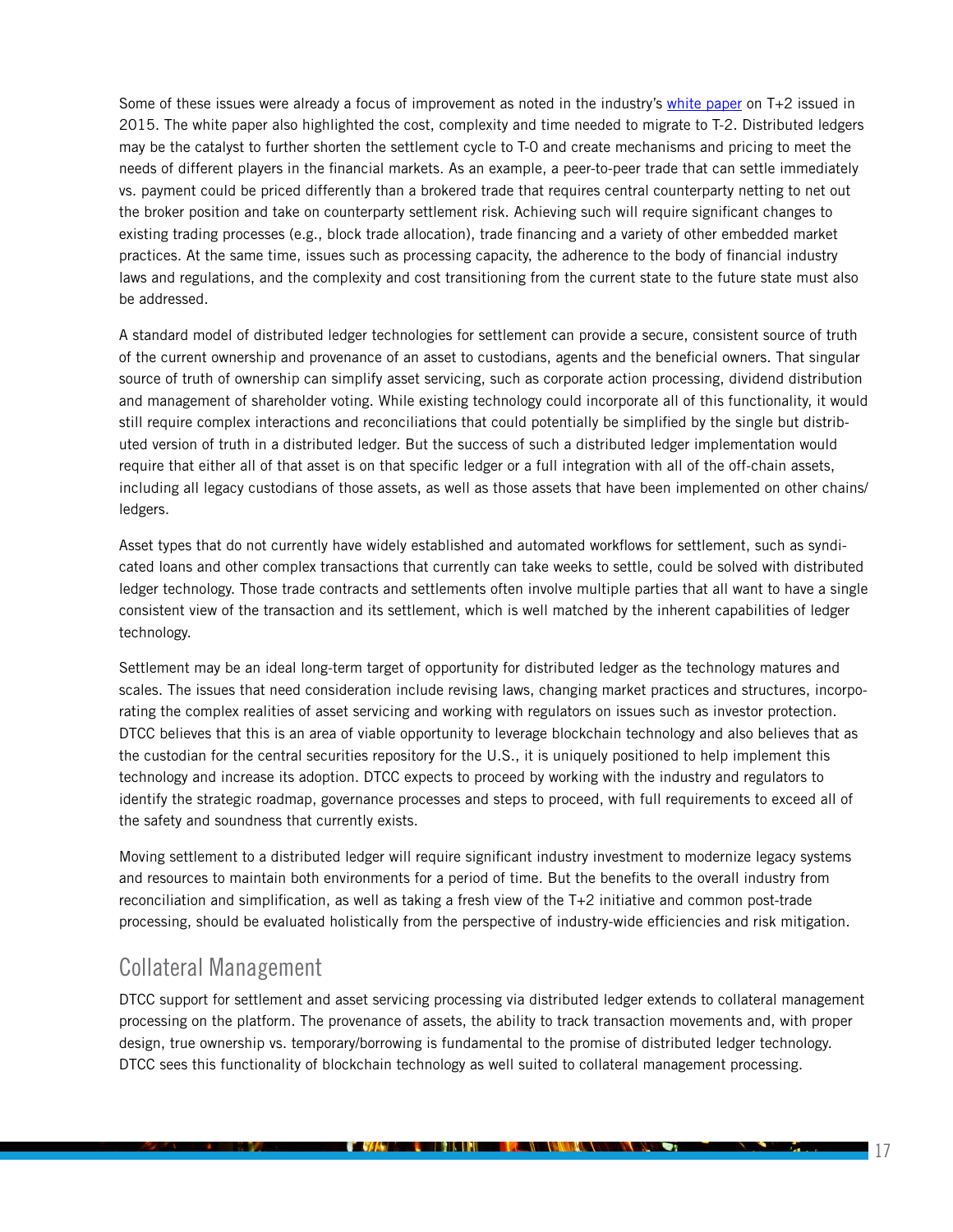### <span id="page-19-0"></span>**CONCLUSION**

The current financial industry infrastructure has proven highly resilient through many challenges across multiple decades. It is secure, stable, scalable, cost efficient and tightly connects the entire industry. It has continually innovated to adapt to new challenges, whether they come in the form of rising volumes, increased automation, globalization or regulatory mandate. It has been built on a foundation of financial market infrastructures, particularly those designated Systemically Important Financial Market Utilities (SIFMU) by the U.S. Financial Stability Oversight Council (FSOC), which must meet the highest standards of integrity, security, performance, scalability and resilience. They have endured for decades and operate seamlessly and efficiently to ensure the smooth operation of the world's financial markets. Any failure in the highly orchestrated processing of transactions that occurs seamlessly every day could literally grind the world's financial markets to a halt and disrupt economies globally. Significant change to this infrastructure must be carefully considered.

DTCC's conclusion is that a mature, supported, integrated distributed ledger technology has the potential to help improve a number of existing financial market infrastructure limitations. However, it may not be the solution to every problem because there may be alternative opportunities to lower the costs and risks of current infrastructure by standardizing industry workflows and expanding the use of cloud technologies.

The current state of distributed ledger technology today has its own challenges: it is immature, unproven, has inherent scale limitations in its current form and lacks underlying infrastructure to cleanly integrate it into the existing financial market environment. Improvements will come with time as they have with every new technology and as the industry learns from successes and failures of marketplace experiments.

DTCC's unique ownership and governance can enable industry use of this technology by providing focus on the best foundational building blocks and business use cases. Proofs of technology and small pilots targeting asset classes that are not fully automated provide a way to validate the viability of the technology to solve industry-wide challenges. These "white space" opportunities should be prioritized because they will provide the best conditions to learn the advantages and lessons of this alternative model without adding redundant costs to existing infrastructure. They will also minimize integration and co-existence challenges without trying to address problems that are already efficiently solved. This path will help establish the standards, the infrastructure and ecosystems needed to support an industry standard distributed ledger.

The current financial technology venture funding environment, along with the media frenzy over the next industry to be disrupted, has created a chaotic gold rush of new vendors, partnerships and existing firms all looking to leverage this technology. Many financial institutions are experimenting in private with a technology that uses consensus protocols to provide transparency. This mirrors the history of financial innovation beyond the few points in time where an industry mandate or regulation forced the industry to cooperate. The current path will result in a new jumbled, disconnected maze of distributed ledger silos.

The industry should seize the emergence of this technology as an opportunity to assess how to modernize and significantly lower risk and cost. DTCC understands this process because DTCC itself was the result of an industry-wide effort to modernize in the face of the technology conversion from paper to computer more than 40 years ago. DTCC is the result of that collaboration and uniquely provides an unbiased focus on risk reduction for the entire financial community. This is the opportunity to create an industry-wide initiative to develop the right architecture, prioritize the infrastructure building blocks and support focused and collaborative experiments to help the technology mature.

<u> 1949/1944/1945/1945/1946/1946/1946/1946/1946</u>